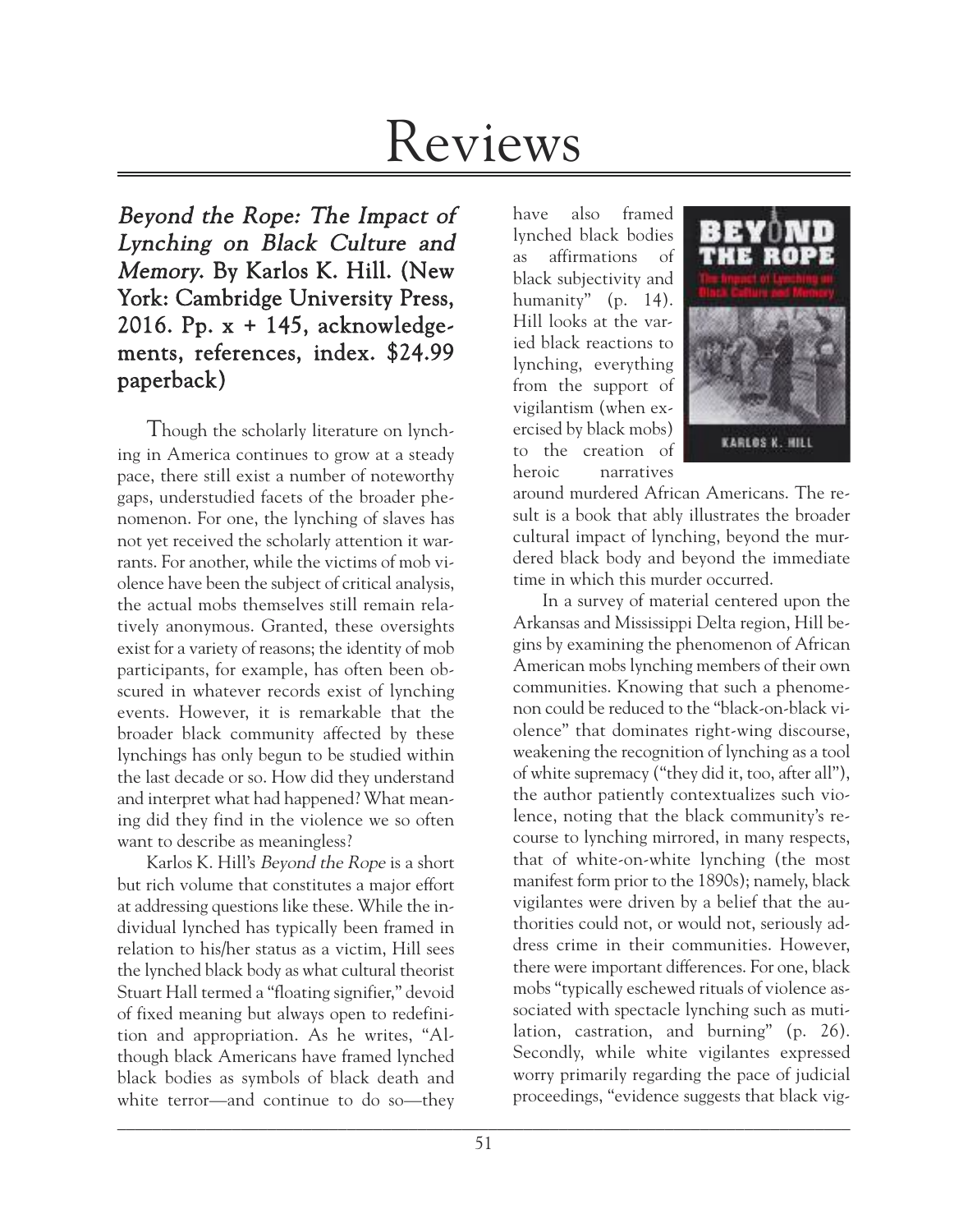ilantes circumvented the criminal justice system because it rarely punished crimes against blacks" at all (p. 28).

Such black vigilantism declined with the increasing racialization of lynching and the rise of the "black beast rapist" narrative, but if African Americans were willing in the past to defy white authorities and take up arms against one of their own, so, too, were they willing to protect members of their communities from white authorities and vigilantes: "Within the Mississippi and Arkansas Deltas specifically, black armed self-defense as a response to an anticipated lynching was more often than not precipitated by violent confrontations between blacks and white plantation owners, white merchants, and white police" (p. 42). Such was the 1910 case of Steve Green, who was given aid after he shot and killed a local landowner in Jericho, Arkansas, and was eventually able to flee to Chicago, where the local black community prevented his extradition back to Arkansas. Likewise, the local black community, especially members of a fraternal lodge, helped Henry Lowery escape Arkansas after he killed a white landowner in late 1920.

However, Lowery was eventually captured and returned to Arkansas, and while his lynching featured such brutality that it became a centerpiece for the growing anti-lynching movement, it also fostered what Hill calls a "consoling narrative," one which highlights how African Americans "violently fought back despite the inevitability of lynching" or faced death stoically, thus imbuing victims with heroic qualities (p. 69). Hill examines how such consoling narratives manifested themselves in black literary output, specifically in Ida B. Wells's pamphlet "Mob Rule in New Orleans," Sutton Grigg's The Hindered Hand, and Richard Wright's Uncle Tom's Children. A subsequent chapter looks at how black Southerners represented and remembered lynching in oral history interviews, especially those from the "Behind the Veil" oral history project at Duke University. Here, Hill finds that, in contrast to the "black beast rapist" narrative, African Americans often told stories of black men fleeing the advances of rapacious white women women who could threaten to spread stories of rape should their desires not be met.

If there is a problem with Beyond the Rope, it is that each chapter seems a potential book of its own, that the reader gets but a brief taste of the rich possibilities and insights before moving on to the next chapter. What this means, of course, is that Hill has opened up some new avenues of exploration, rather than debating the overall body count, for example. Moreover, as he touches upon in his conclusion, widespread video technology has called into question longstanding law enforcement narratives about "dangerous" black bodies, and so if the black community's perspective about police violence can now be vindicated, then why not black collective memory about lynching? Beyond the Rope demands that we tell the story of lynching from a far broader perspective, for we cannot approach any semblance of truth otherwise.

--Guy Lancaster

#### **AVAVA**

Between Fetters and Freedom: African American Baptists Since Emancipation. Edited by Edward R. Crowther and Keith Harper. (Macon, GA: Mercer University Press, 2015. Pp. 252, afterword, index. \$35.00, cloth)

In their introduction, Edward R. Crowther and Keith Harper note that despite the commonality of evangelical sentiment and purpose, continuing racial divides separate white and black Baptists. For the latter, the Baptist church has provided a religious and cultural identity that has stretched into every sociopolitical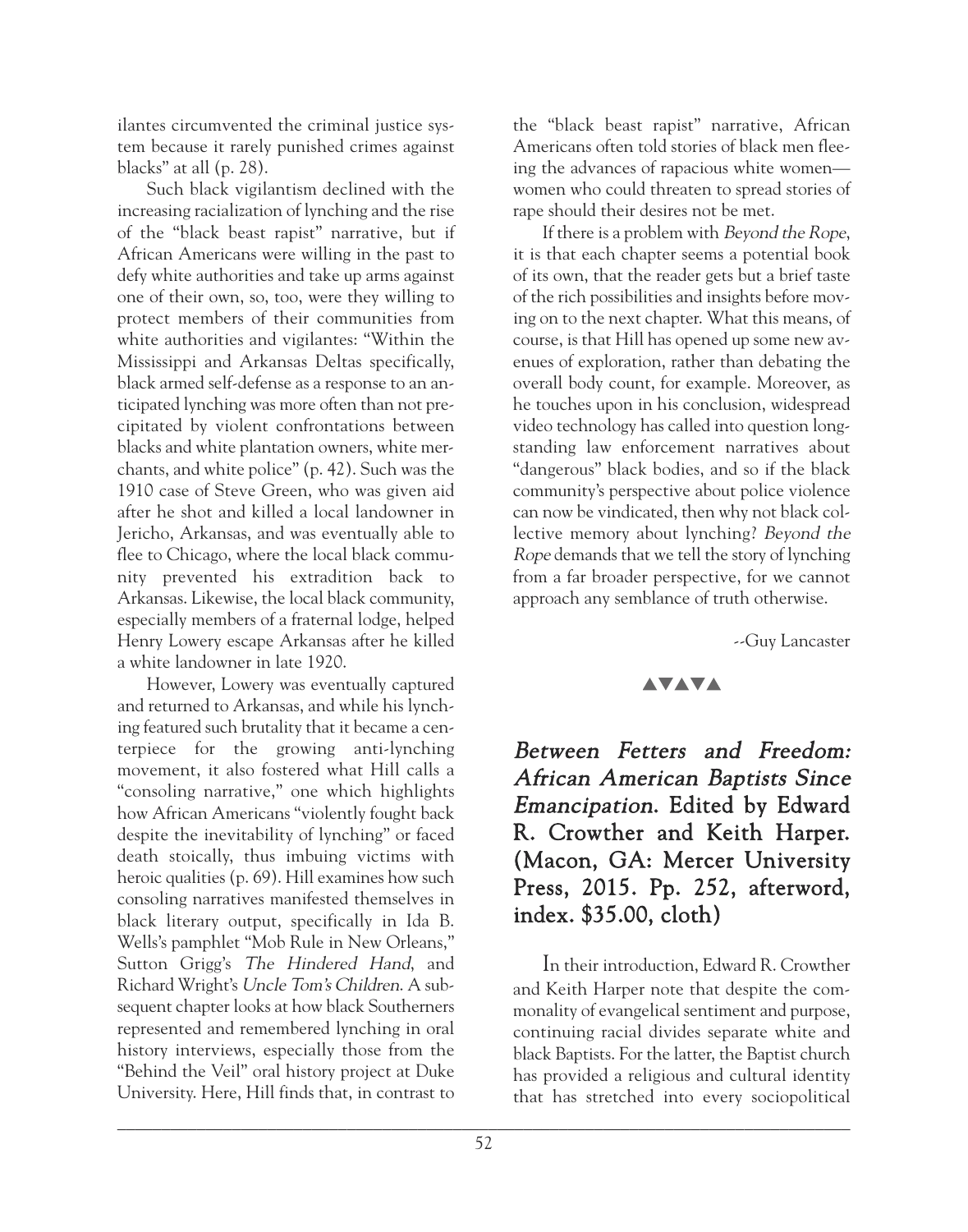

sphere. An enlightening collection of essays, Between Fetters and Freedom explores the distinct Baptist identity that emerged after 1865 and continued to define black Baptists throughout the civil rights movement. Among other points of interest, these articles center

on the foundation of black Baptist traditions and the authenticity of black Baptist beliefs after Emancipation and throughout Reconstruction, as well as the tensions between and splintering (or not) of interracial congregations, ways by which black and white Baptist women manipulated church structures (or each other) for black advancement, and the profound role of the black Baptist church in social dissent and fight for equality in the mid-twentieth century.

Discussing one of the book's foundational themes, Sandy Dwayne Martin compellingly paints a portrait of jubilant black Southerners in the aftermath of Emancipation and an immediate postwar environment who interpreted the outcomes of the Civil War through a decidedly different lens than either their white Northern, and especially Southern, Baptist counterparts. Martin roots his examination of the emerging black Baptist church in black Americans' historical rejection of the idea that God sanctioned enslavement. Further, he argues that white Baptist Southerners contributed to their own confusion regarding the veracity of black Baptist faith by demanding black prayers for the Confederacy during the Civil War. Upon Confederate defeat, white Southerners had to consider how belief in the same God and denominational ties yielded black freedom wherein an entire social order disappeared (p. 15). Spiritual vindication not only affirmed black Baptists' faith, but also served as the wellspring for the creation of scores of black-controlled institutions that included schools, banks, and presses, among other markers of individual and collective uplift. Martin affirms that far removed from the myth of the Lost Cause, the nascent black Baptist church reveled in what they recognized as God's justification and used that as the platform for racial elevation.

Still, it is a mistake for historians to consider black Baptist as though any denomination or congregation operated, or operates, as part of a monolith. On the contrary, Charles F. Irons and April C. Armstrong ably highlight the questions that arose between black Baptists when it came to matters of separating from prewar-established interracial churches or deciding to what extent women should influence the shape of the church. "North Carolina's Black Baptists and the Predicament of Emancipation" challenges earlier scholarship's assumptions that black Baptists immediately broke away from white-organized churches in the aftermath of Union victory and in attempts to definitively underline their autonomy. Rather, Irons's investigation points to scores of factors ranging from advanced age, individual or community patronage to black communities from white congregants, to political trepidation that either prevented black Baptists from ever severing ties with white-dominated churches or establishing their own black-controlled churches at a much slower pace than historians have previously considered (p. 42). These conversations happened exclusively between black Baptist men and women as they alone determined the most advantageous course of spiritual and social action for their communities; individual groups reached individual conclusions. It is a weakness of a fascinating study that Irons does not underline more strongly that this dissent is also evidence of black autonomy and selfdetermination even when black congregants decided ultimately to remain within white Baptist bodies or gingerly extract themselves from those churches. Similarly, Armstrong offers a unique glimpse into rare cooperation between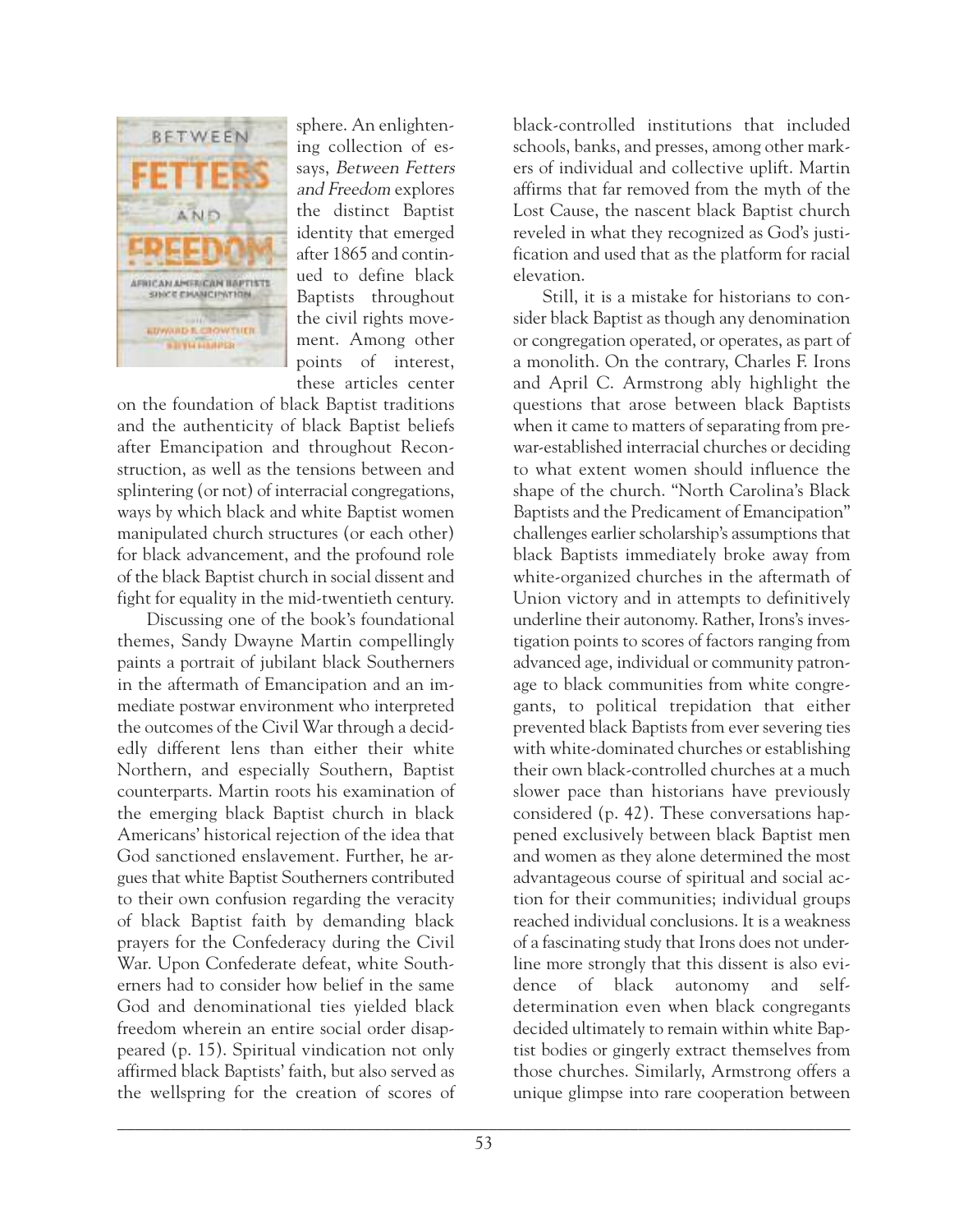white and black Baptist women. In the relationship between Annie Walker Armstrong and Nannie Helen Burroughs, Armstrong explores the complicated story of friendship and spiritual (though not social) equality that emerged between the white Southern Baptist woman and the black National Baptist woman. Annie Armstrong's evangelism led her to believe that sanctification and conversion to the Baptist faith posed the best form of uplift for black Southerners—a core belief shared by Burroughs who fundamentally deviated from Armstrong in her own contention that the Baptist faith must be used as a cornerstone of social justice advancement for black people (pp. 92, 107). Despite their marked disagreements over the root causes of and treatments for racism, April C. Armstrong persuasively argues that Annie Walker Armstrong and Nannie Helen Burroughs formed a lasting friendship that did center on and work toward the uplift of black Southerners, and of which Burroughs wrote, "We are not performing miracles, but we are making headway  $\dots$ ." (p. 112).

That headway is personified in Courtney Pace Lyons's admirable treatment of Reverend Prathia Hall, who braved the dangers of working with SNCC in southwest Georgia, Alabama and Mississippi's Freedom Summer. Hall's stalwart Baptist belief served as a beacon of hope for other young activists (Representative John Lewis remembered her dedication and her "stick-to-it-ness"), she and suffered physical trauma and incarceration for her activities, noting that her faith buttressed her devotion to social justice that "may cost my life, but I want to be free. . . . I'm going to trust God to take me there . . . that's freedom faith" (p. 201). Continuing controversy within the National Baptist Convention over whether to recognize women ministers, as well as long-standing sexism that is pervasive throughout Protestant denominations, has marginalized Reverend Hall and other significant women religious leaders of the civil rights movement. Lyons's study places Hall alongside Martin Luther King Jr. and Baptist men of the civil rights struggle and is an excellent springboard for deeper investigation of black Baptist women in spiritual and social justice movements.

Taken together, the compilation offers any student of the black Baptist church a wellspring of ideas and arguments that will surely intrigue. Crowther and Harper have succeed in showcasing the myriad of causes from which black Baptists have "often found themselves . . . between fetters and freedom" (p. 8).

--Misti Nicole Harper

#### **AVAVA**

Bound to Respect: Antebellum Narratives of Black Imprisonment, Servitude, and Bondage, 1816– 1861. By Keith Michael Green. (Tuscaloosa, AL: University of Alabama Press, 2015. Pp. xxi–xiii + 174, acknowledgements, notes, works cited, index. \$49.95, hardcover)

Prisons were often used to confine slaves, as well as places to mete out corporal punish-

ments for which slave owners themselves had not the stomach. Such was the case of William Wells Brown. A slave waiter, Brown solicited the ire of his owner one evening after he accidentally spilled wine on one of his master's guests. As punishment for his insolence, Mr. Walker



sent him to the local jail with instructions that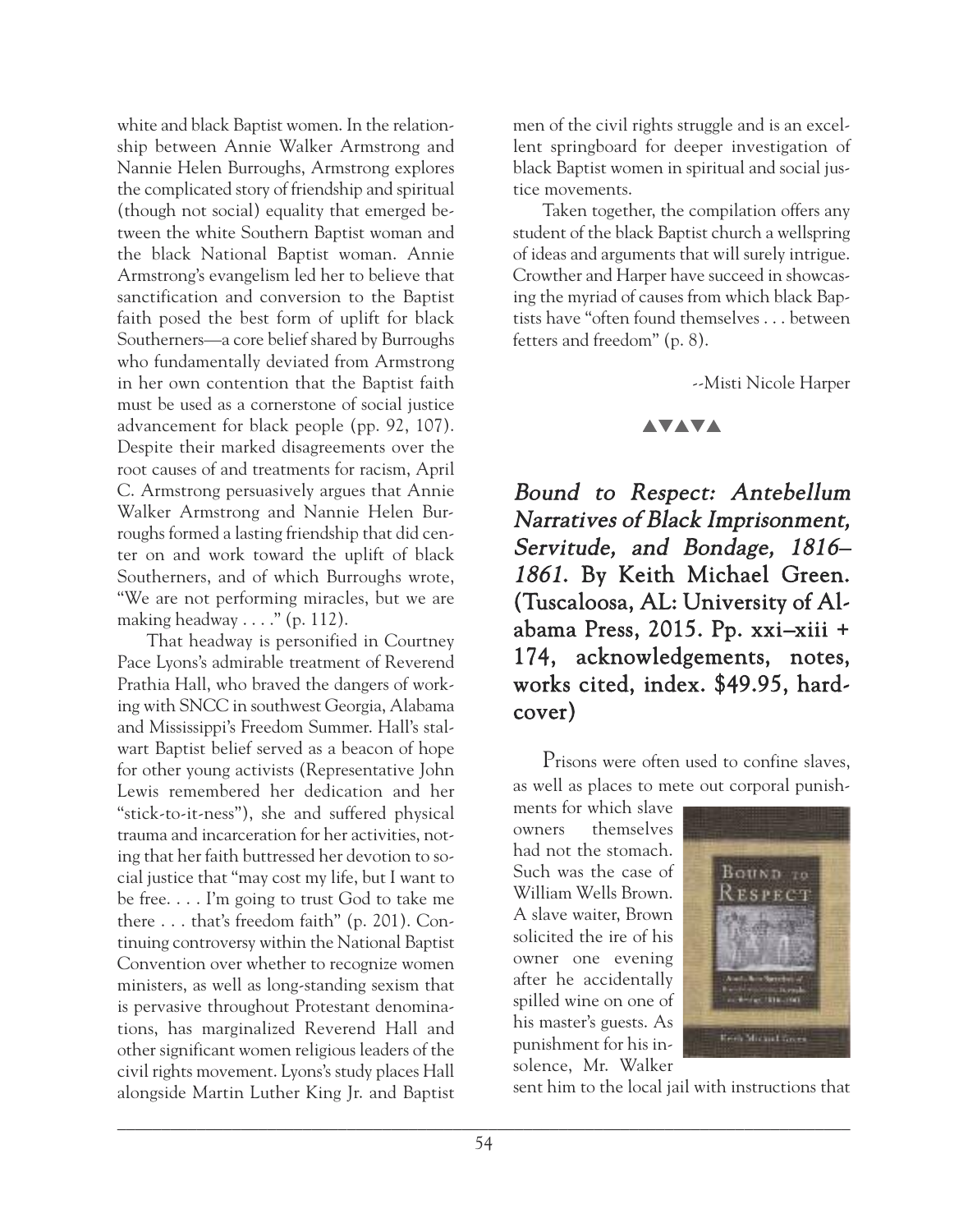Brown receive twenty lashes. However, the Kentucky-born slave had different plans. The next morning Brown managed to dupe "a free black man into receiving his punishment" (p. 38). Brown's story is but one of several that Keith Michael Green enumerates in his Bound to Respect, a monograph that explores imprisonment, servitude, and bondage in nineteenthcentury America.

In his effort to rescue from obscurity various methods of bondage that existed between 1816 and 1861, Green turns to slave narratives. He starts with Briton Hammon's Narrative of the Uncommon Sufferings, a fascinating story of slavery. Hammon would serve several masters before he gained his freedom. At one time, he was a captive of Indians of the east coast of Florida. On another occasion, he endured detention in Cuba, albeit briefly, before eventually finding his old master on board a ship where he worked as the cook. Reunited with his old master, Briton would finally make his way back to Massachusetts after twelve years, where he would write of his journey (pp. 2-5). From Hammon's travails, Green turns his attention to Harriet Jacobs's autobiography. Instead of Jacobs's struggle to escape sexual exploitation, the associate professor of English at Rutgers University focuses on the slave woman's descriptions of how local prisons were used by slave owners as methods of punishing slaves. In Henry Bibb's Life and Adventures, he finds an example of black imprisonment by Cherokee Indians (pp. 93-94). In his discussion of Bibb's experience Green describes the differences in how slavery under the Cherokee is remembered. In Our Nig, Green analyzes black servitude in the North. Although born free, Harriet Wilson's narrative relays a tragic tale in which she was abandoned by her parents and sold as a ward to a wealthy white family (p. 102). The epilogue of the book makes use of The Color Purple, a fictional novel about African American women in the 1930s, as a capstone.

While insightful in its reading of slave narratives, Bound to Respect falls short in several respects. In a monograph focused on the antebellum period, Green interjects a discussion of twentieth- and twenty-first century subjects. For example, the book jumps ahead to the 1960s and '70s as the prison sentence of George Jackson is used in an attempt to draw a parallel between Harriet Jacobs's brother, William, and Jackson (pp. 51-52). Additionally, another jump is made to the early 1990s with Green's examination of the life and imprisonment of deceased rapper Tupac Shakur. This attempt at yet another parallel, from William to Jackson to Tupac, not only falls outside the scope of the book, but it is also forced (p. 53). Likewise his discussion of Alice Walker's twentieth-century novel overreaches (p. 171). In addition, Green's analysis of Robert Adams does not fit with the focus of the monograph. Robert Adams was a mulatto American sailor who had been enslaved during the early part of the antebellum era by the Barbary people (pp. 137-138). While his sojourn into African slavery is interesting, it does not appear apropos. Adams's narrative appears to have been included because he was an American instead of being included because it took place on American soil. Given that the book studies how various forms of imprisonment, servitude, and bondage existed alongside, and in support of, antebellum American slavery, jumping outside of the United States is odd.

Ultimately, though, Bound to Respect is a fine text that could fit into any collection about antebellum slave narratives. It speaks to a passed over history that has been largely pushed aside in favor of the more popular plantation slavery scholarship and more popular slavery myths. Green makes a strong case that these forms of African-American bondage that existed alongside and in support of slavery are just as important and integral to history as plantation slavery. While there are some formatting aspects of the book that may create confusion, the story told, as a whole, is well written and commands attention. Bound to Respect focuses on slave narratives that have been often neglected and shows a more nuanced side to ante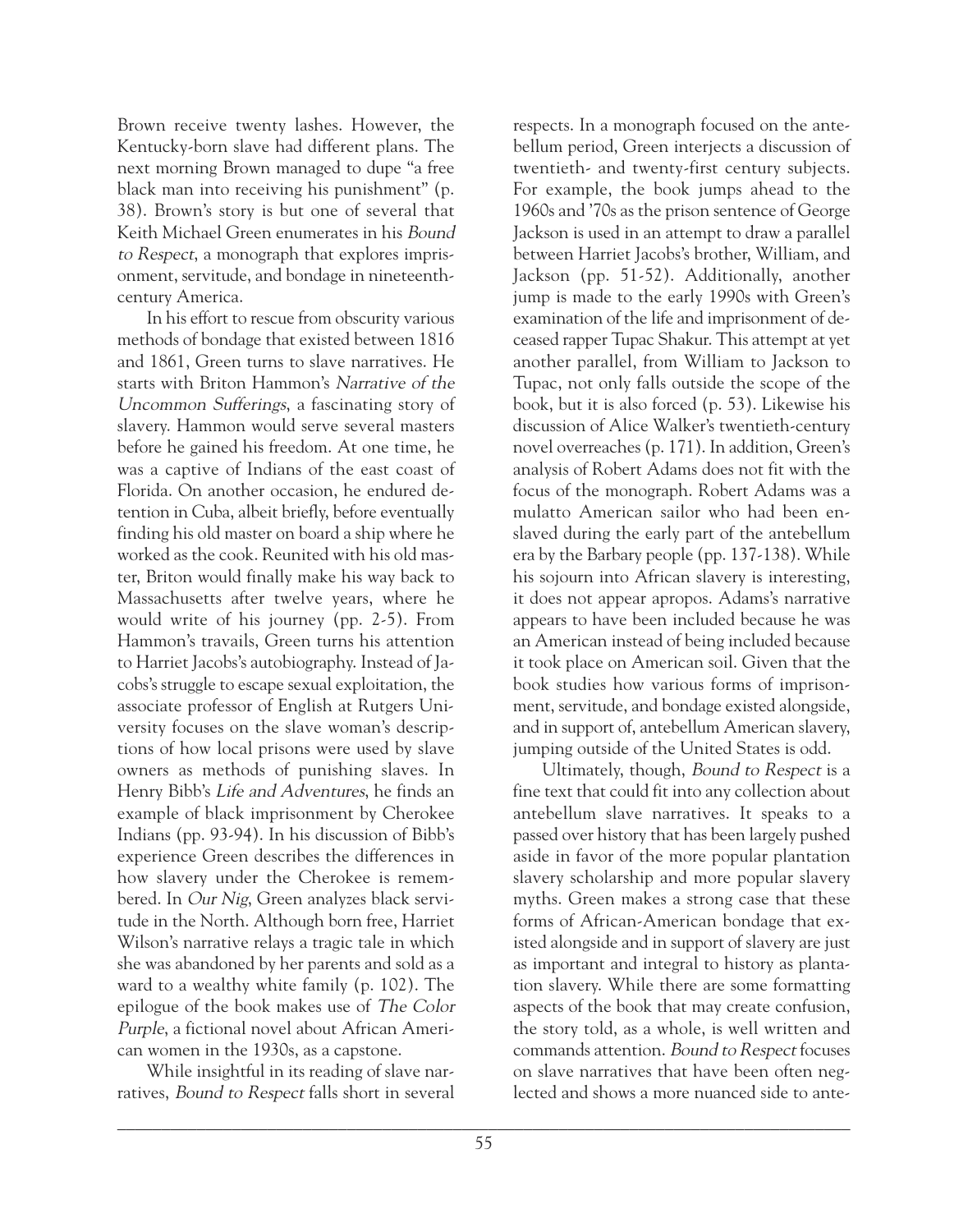bellum slavery.

--Samuel Austin Nicholls

## **AVAVA**

# The Collapse of Price's Raid: The Beginning of the End in Civil War Missouri. By Mark A. Lause. (Columbia, MO: University of Missouri Press, 2016. Pp. 183 + prologue, epilogue, notes, index. \$32.95, hardcover)

Military officers are often taught during their training that even the best laid plans in combat never survive contact with the enemy. One of the best examples of this axiom is the Confederate invasion of Missouri in late 1864.

Led by former Missouri Governor Sterling Price, then serving as a major general in the Confederate army, the invasion was the last major offensive gasp in the Trans-Mississippi. Mark Lause ably covers the second half of this campaign in his new work The Collapse of Price's Raid:



The Beginning of the End in Civil War Missouri. The ultimate goal of the campaign was to gather men and supplies in Missouri to support the Confederate cause and ultimately bring the state into the Confederacy. This would be done by capturing either St. Louis or the capital at Jefferson City. In the end, the campaign turned out to be an utter failure for the Confederates.

This is the second work by Lause to be published on the raid in the last five years. The first work, Price's Lost Campaign: The <sup>1864</sup> Invasion of Missouri, covers the planning and early stages of the raid. The Collapse of Price's Raid completes the story of the entire campaign.

The second work opens in early October 1864 as Price's army moves westward across the state. Price led his initial force from Camden, Arkansas on August 28 and picked up more troops in Princeton and Pocahontas. The grandly named "Army of Missouri" saw action first at the Battle of Fort Davidson on September 27. Suffering heavy casualties for no military advantage, Price instead allowed Federal forces to begin to organize to oppose his thrust into the state although confusion and a lack of preparation continued to hamper Union military units for weeks to come.

Fearing that St. Louis was too heavily fortified to attack, Price turned his army to the west in an effort to take Jefferson City. Failing to attack the capital in the face of a large enemy force, Price abandoned that objective as well. Lause's work begins at this point and follows the Confederate campaign through battles at Boonville and Glasgow, both of which were Union defeats. Price's army was too large to operate as one unit and was instead divided into smaller units that moved across the countryside, leading to multiple engagements by different units. While the engagement at Glasgow saw a vast amount of military equipment captured by the Confederates, including weapons and horses, the army continued to march westward across the state and did not make any effort to hold a particular location for more than a few days.

Additional Confederate victories came at Sedalia and Lexington, but a lack of direction from Price led the troops to continue towards the border with Kansas. Meanwhile, Federal troops organized to oppose the force. A combination of Union volunteer units as well as militia from both Missouri and Kansas organized to meet the threat. The climactic battle of the campaign was fought at Westport on October 23, leading to a Federal victory.

With his army crumbling around him and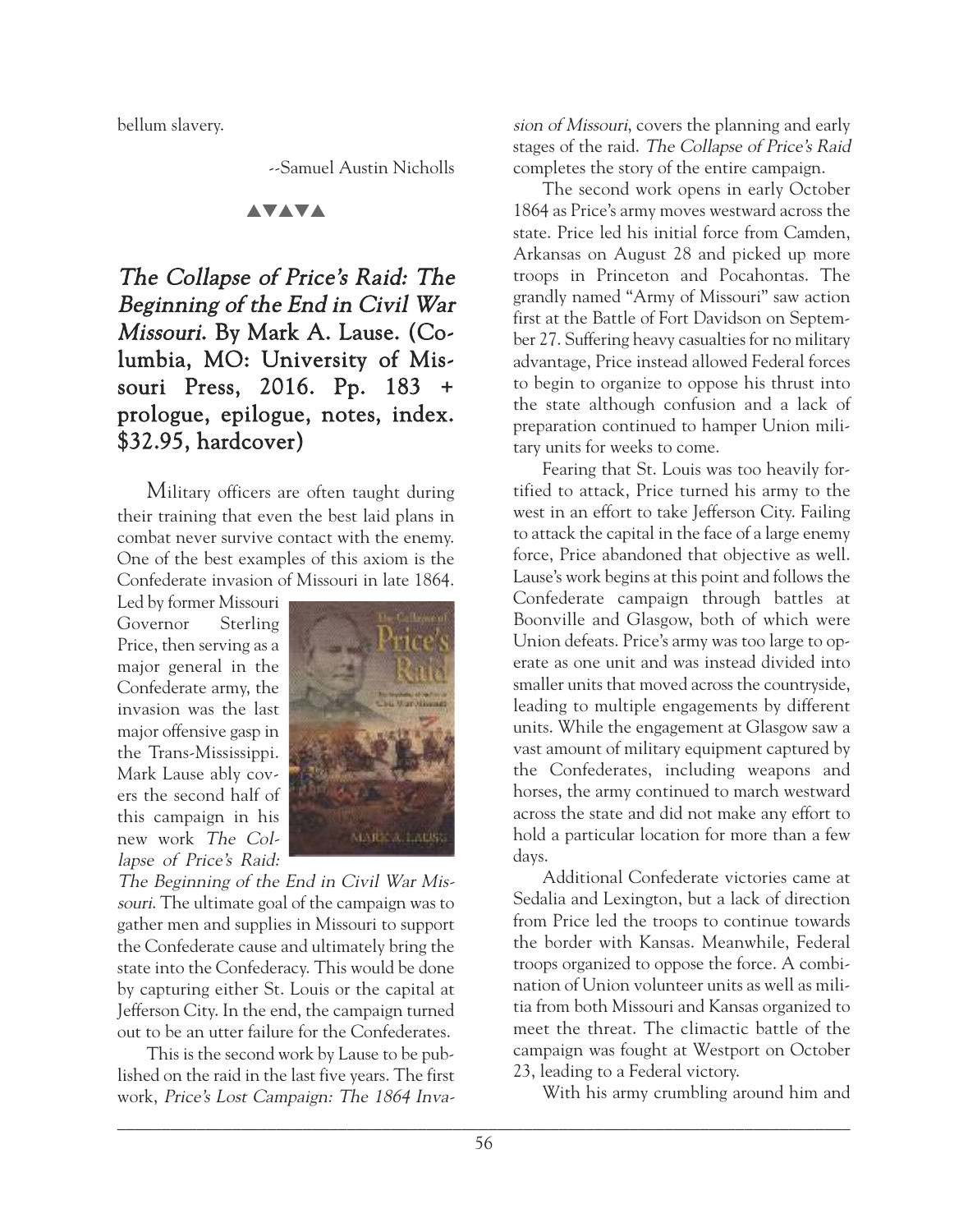pursued by thousands of Federals, Price retreated into Kansas where he was defeated at the battles of Mine Creek and Marmiton. The Confederates continued their flight and reentered Missouri where they were defeated at the Battle of Newtonia. Prisoners held by the Confederates were executed during the retreat while the pursuing Federals likewise killed captured enemy soldiers. Reentering Arkansas, the Confederates continued to retreat to the south and spent some time in the Indian Territory before entering Texas and finally ending the campaign in extreme southwestern Arkansas. The raid into Missouri led to the estimated loss of more than 10,000 men killed, wounded, or missing out of approximately 12,000 who began the campaign. While these losses are somewhat lessened by the fact that at least some men joined or were conscripted during the campaign, raising the total number of Confederates participating in the raid, the losses decimated much of the Confederate army in the Trans-Mississippi for the remainder of the war.

Lause does an admirable job chronicling the movements and actions of multiple units during the raid. Using a combination of primary and secondary sources, detailed endnotes help guide readers wishing to learn more about the raid. A few additions would make the work easier to use, including maps and a separate bibliography. An index is included but is incomplete. The biggest shortcoming for the book is the need for the reader to have Lause's earlier work, Price's Lost Campaign: The <sup>1864</sup> Invasion of Missouri to better understand the background of the raid. While a casual reader would not find this an easy read, for serious students of the Civil War in the Trans-Mississippi, this volume would prove to be useful.

--David Sesser

#### **AVAVA**

## Working the Mississippi: Two Cen-

turies of Life on the River. By Bonnie Stepenoff. (Columbia, MO: University of Missouri Press, 2015. Pp. ix–xxii + 136, list of illustrations, acknowledgements, author's note, introduction, appendices, notes, bibliography, index. \$36.00, hardcover)

For many, working aboard ships making runs up and down the Mississippi River or living in communities reliant upon the great flowing body was a life equated to adventure, a chance to earn a living, and a connection to other parts of the country. Yet, at any given moment, those

same trips and the river itself could turn into peril or financial ruin. Historian Bonnie Stepenoff's Working the Mississippi: Two Centuries of Life on the River seeks to bring to life the realities of those who worked on vessels between St. Louis and Memphis, which the



author identifies as the Middle Mississippi. Although less nuanced than Thomas Buchanan's Black Life on the Mississippi, Stepenoff's work offers a popular look at those who relied upon the great river for economic and social connections as she overlays how the presence of the river inspired an adventurous spirit in the people as well as an underlying fear of its power and unpredictability in a brief text.

Relying on diaries, directories, autobiographies, interviews, photographs, newspapers, and Army Corp of Engineering records from archives throughout the region, Stepenoff craftily takes readers along the same journeys as the captains, pilots, deckhands, stewards, maids, gamblers, and passengers. Readers find that the  $\Box$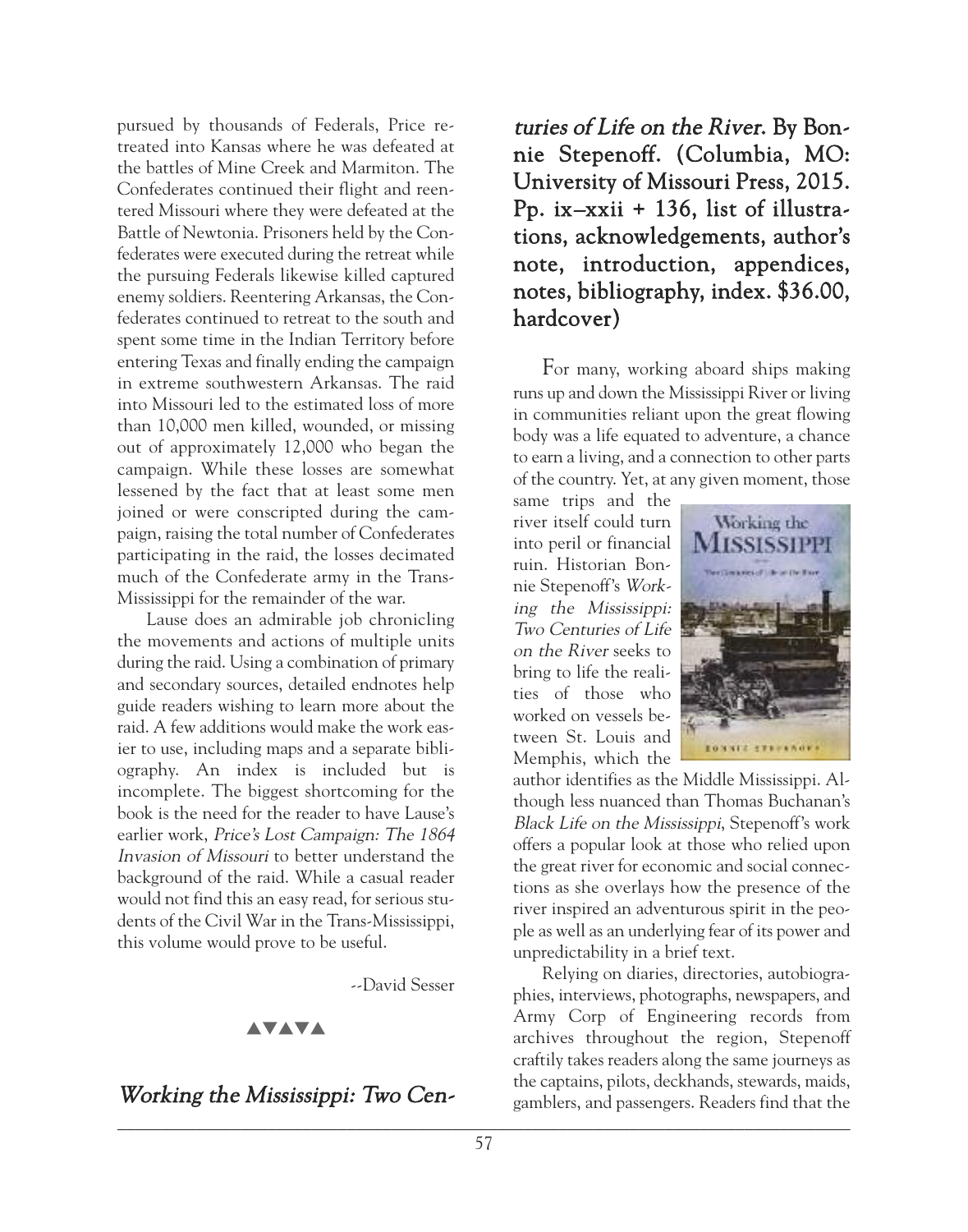men, women, and children of various socio-ethnic groups—such as immigrants from Ireland and Germany, free and enslaved African Americans, and native-born white Americans—who navigated the region from the late-eighteenth through the twentieth centuries contributed to a world more diverse and dynamic than previously imagined. The author details an assorted life on the river that offered a sense of liberation for young Irish or German Americans serving as cabin boys or deckhands; native whites rising to the ranks of captain, pilot, or engineer; African Americans working as stewards, cooks, or porters; and women, a substantial minority, working as cooks and maids. However, what truly brings the narrative to life is the intimate and complex connection between life on the river and the communities along the banks, which included boatyards and docks in St. Louis; a prison in Chester, Illinois; grocers in Cape Girardeau; farming communities in the New Madrid Floodway; hospitals in Memphis; and the people working on the river. For all who lived and worked on the Mississippi, there was a deep intangible characteristic that connected the communities to the river and it was a connection that transcended occupations and time. Furthermore, the author does an excellent job in never allowing readers to forget that the river itself is a major character in the narrative.

Divided into fourteen short chapters with odd chapters covering specific towns along the river and even chapters detailing specific occupations held by those onboard ships, Professor Stepenoff's work is organized in such a way as "to give a reader a trip down the river," starting with St. Louis and ending in Memphis (p.xix). Along the way, there are also stops in Ste. Genevieve, Missouri; Chester, Illinois; Cape Girardeau, Missouri; Cairo, Illinois and New Madrid, Missouri. At each stop the reader gains a measure of how reliant upon or how destructive the river could be. Examples include how nineteenth-century citizens of the old French enclave of Ste. Genevieve, Missouri, which consisted of a residential cultural blend, enjoyed their commercial links to the river as they savored goods like rum, parasols, and Cuban cigars brought from New Orleans. However, flooding in Chester that occurred in 1844, 1881, and 1993 completely decimated the town's neighboring community of Kaskaskia, Illinois to the point that the community was separated from the rest of the state by the river.

The chapters relating to occupations and life aboard ships tell of adventure and excitement juxtaposed with hardship and constant danger. With Mark Twain's Life on the Mississippi, serving as an adventurous backdrop, the text highlights how the public and passengers revered captains and pilots who even during the darkest nights navigated their steamships through the twists and turns of the river. Not to be overlooked are the stories of hardship, including tales of boiler explosions, which killed workers and passengers alike. It is the personal stories of those connected to the river that make this work a delight to read.

The book narrates the personal connections between the river and nearby communities with individual anecdotes, yet there appears to be an omission of depth regarding political wrangling between neighboring polities, such as Missouri and Illinois, over how to manage the potential emergencies posed by the river's presence. Prior to the 1850s, for many enslaved Missourians, even though not a secure stop, crossing the river to Illinois was an opportunity to become free, but readers may be left uncertain as to how the two states sought to manage this dilemma. Also, during the most recent flooding in 2011, the text does not address if there was uncertainty expressed by civic leaders over the flooding of Missouri farm lands in Southeastern Missouri, though it is expressed that politicians in the state fought for decades to prevent levee breaches in the region.

These points aside, Working the Mississippi, which offers a wonderful look at life on and along the river, offers a marvelous take on the Middle-Mississippi Valley where readers become passengers witnessing the triumphs and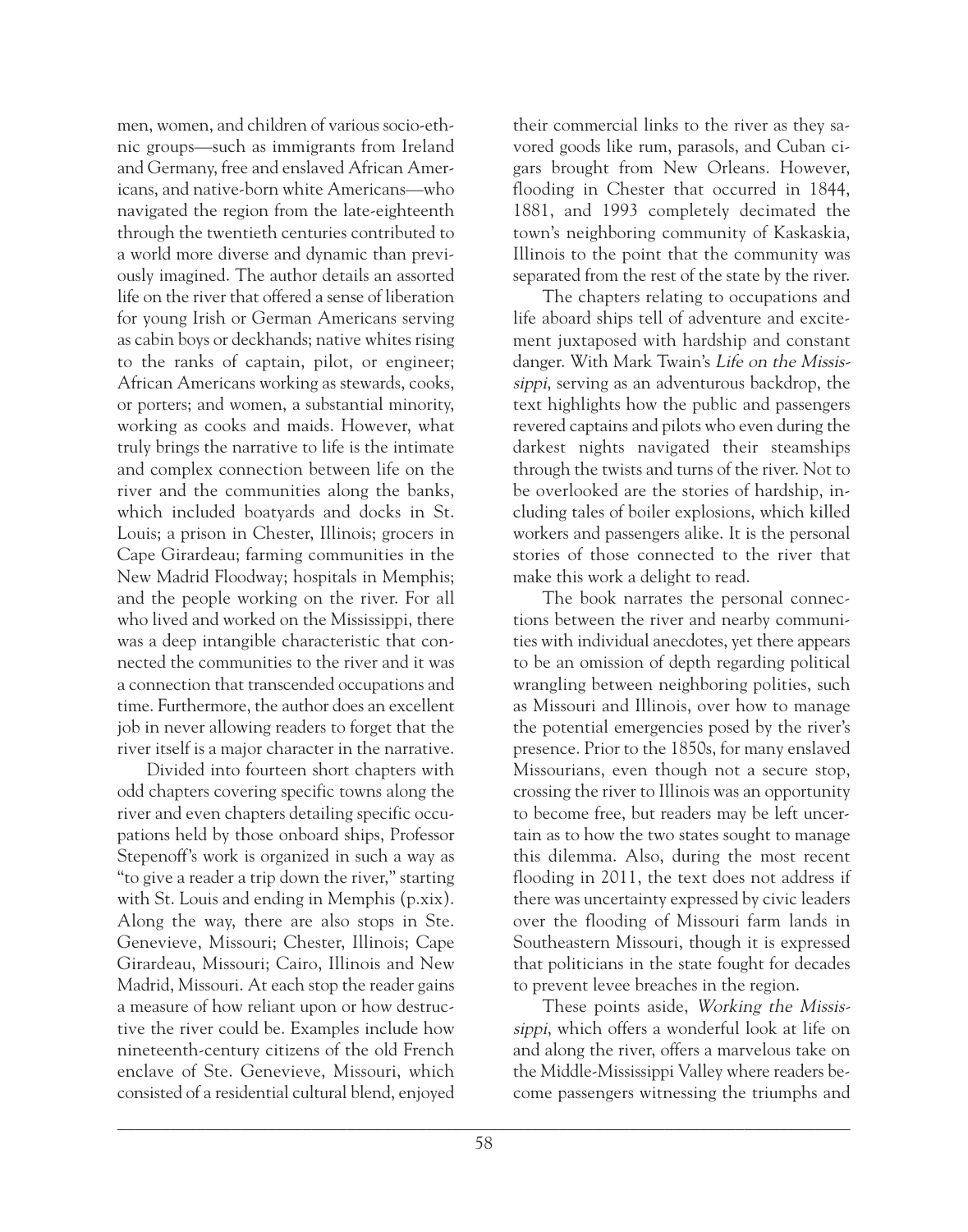failures of gamblers, seeing the "swagger" of a pilot navigating dangerous bends and breaks, enjoying the music of a young Louis Armstrong, or experiencing the devastating consequences of living near the river. It is a text that should be valued and read by anyone seeking to know more about life along the Mississippi.

--Marlin Barber

#### **AVAVA**

## Changing the Subject: Writing Women Across the African Diaspora. By K. Merinda Simmons. (Columbus, OH: Ohio State University Press, 2014. Pp. ix–xi + 144, Notes, Works Cited, Index. \$54.95, hardcover)

K. Merinda Simmons's Changing the Subject: Writing Women Across the African Diaspora begins with a striking meditation on her location, the campus of the University of Alabama. The university belatedly (in 2004) attempted, according to Simmons, to commemorate the slaves who helped to build the university's buildings by putting up a plaque. Only a few of their names are now known and none of their graves are locatable, she notes, in sharp distinction to the elaborately marked graves of notable white figures in the University's history.

Clearly Simmons understands that landscape, far from being natural, is powerfully shaped by social relations and conflicts, and expresses human values in a given time and place. It's an appropriate beginning for a study that explores first person narratives by black women and particularly how diasporic women's subjectivities change as the women migrate from one place to another.

She organizes the study around how several

twentieth century novels reprise the concerns of the nineteenth-century slave narrative The History of Mary Prince, As Related by Herself (1831). Mary Prince was a West Indian slave moved around the Caribbean by successive owners who later told her life story to Susannah Strickland, an amanuensis from the Anti-Slavery Society in England. Changing the Subject thus joins the ranks of many studies over the last few decades that strive to reimagine the literary history of the US South with the voices of women and people of color at its center. Simmons's is a rigorous project undertaken under the influence of historian Joan Wallach Scott

and her successors. Like them, Simmons asks whether such historical counter narratives are actually as accessible as some scholars seem to believe. In the case of Mary Prince's narrative, Simmons calls attention to the diverse claims various "readers" make, both



inside and outside the text, as to the kind of woman Prince is: her editor sees her as an exemplary servant; her owners see her as untrustworthy and promiscuous; scholars believe her to speak for West Indian slaves in general. In all cases, it is her "authenticity" that is stressed. Simmons instead attempts, by focusing on the "migratory and laboring course of the narrative[s,] . . . to arrive at critical and theoretical protocols" (p. 22) that register the instability of the figure "Mary Prince."

Similarly, Zora Neale Hurston's Their Eyes Were Watching God, rather than being the triumphant story of a self-actualized feminist heroine, begins with the motiveless displacement of Janie's story from an intimate, first person telling to a more distant third person narration, and it ends ambiguously, when a solitary Janie returns to a wary and unwelcoming Eatonville.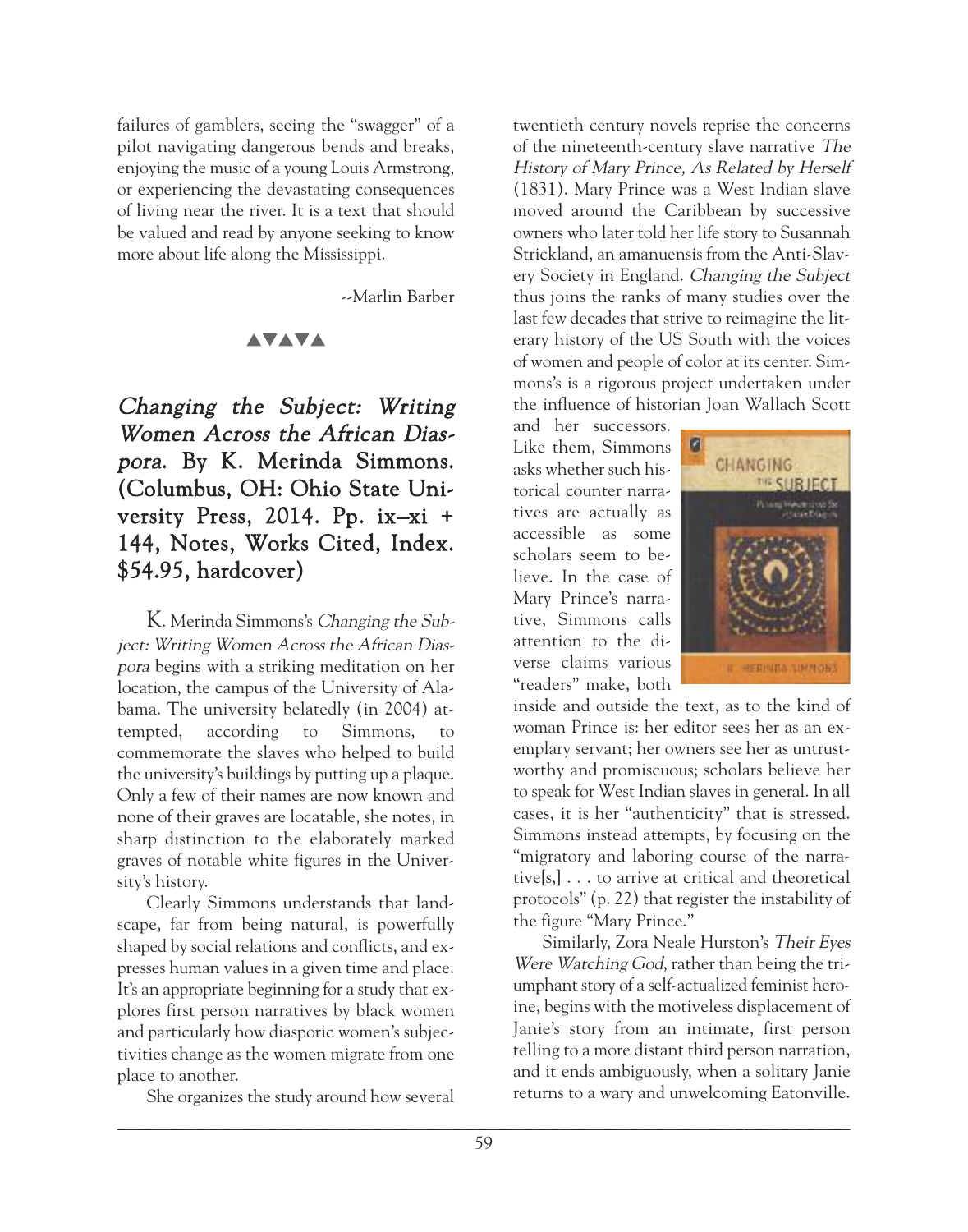In Gloria Naylor's Mama Day, set in the liminal Southern space of a coastal island between Georgia and South Carolina, the narrative both makes confident claims to the "real" and subverts those claims, as well as alternately establishing and destabilizing notions of "women's work." Finally, in I, Tituba, Black Witch of Salem, Maryse Conde attempts to recuperate a voice never directly heard. Both scholars studying the historical figure of Tituba, the third person accused of witchcraft during the Salem witch trials of 1692-93, and Conde's novel itself, Simmons observes, make dubious claims regarding Tituba's sociohistorical and literary "authenticity." In each of the narratives Simmons writes about, a woman of the African diaspora has to navigate changing gender and labor expectations as she moves from one community to another, and each narrative turns out to be anything but univocal.

Simmons is quite successful in the main thrust of her project, contesting our tendency to read these narratives too simply as singular trajectories from oppression to triumph by feminist heroines, noting how in every case these women change profoundly as they move from one place to another. But I have two criticisms of this otherwise excellent study, one editorial and the other substantive. One brief quote will serve to illustrate both. In this instance Simmons is comparing Janie's reactions to being hit by Joe Starks, her second husband, and by Tea Cake, her third. Simmons remarks, as many scholars have, on Janie's shocking collapse into feminine submissiveness when struck by Tea Cake: "Strangely, this pivotal moment [of quiet, internal rebellion against Joe Starks] is not repeated when Tea Cake hits Janie on the muck 'to show he was boss'" (p. 66). First of all, consider the phrase "hits Janie on the muck." Each time I've read it I've had to stop and reread, thinking that it must say "on the mouth" or "on the nose." This is one of fifteen or so examples of unfortunate wording in this study; in another instance, we are told that Cocoa's youngest son (in Mama Day) "bears his namesake." Unless the child is himself pregnant, this makes no sense at all. Too often, unclear wording catastrophically obscures Simmons's best ideas. This manuscript desperately needed a more attentive copy editor.

But more importantly, to note that Tea Cake strikes her "on the muck" is an instance, and not the only one, of a lost opportunity to discuss what difference it makes that this happens on what has been a paradisiac, egalitarian Everglades landscape rather than in Eatonville, where she was a landowner and he a drifter. Similarly, when George in Mama Day is momentarily distracted from his "overarching functionalism"—his engineer's habit of mind regarding what use this land might be put to by the island's lush sights, sounds, and scents, it is not enough to say that "place takes precedence over his system of thought" (p. 108) and then return to an abstract discussion of social roles. At such moments the tangible, material place vaporizes, and with it an opportunity to explore the real connections between place, labor conditions and gender roles. Why is it that the place where women work alongside men instead of under them—the muck—is also the place where a man chooses to assert his physical dominance over her?

Simmons's conception of "place," that is, which so promisingly opens the book, needs to grapple more directly with materiality, and especially with the brute physicality of labor. As Simmons imagines it, place veers toward abstraction; it is primarily the locus of a shifting intersection of gender, race and class ideologies. But landscape is not an abstraction; it is, as her opening vignette illustrates, as much a product of human shaping as are the narratives themselves. Working on the muck, as Janie and Tea Cake do, or in the salt ponds of Turk Islands, where Prince is enslaved, is an achingly material circumstance. So, too, is working in Joe Stark's store, and bathing or sleeping with one's master, and engineering water systems. A more consistent accounting of the difference that fact of physical labor makes in the reconfiguration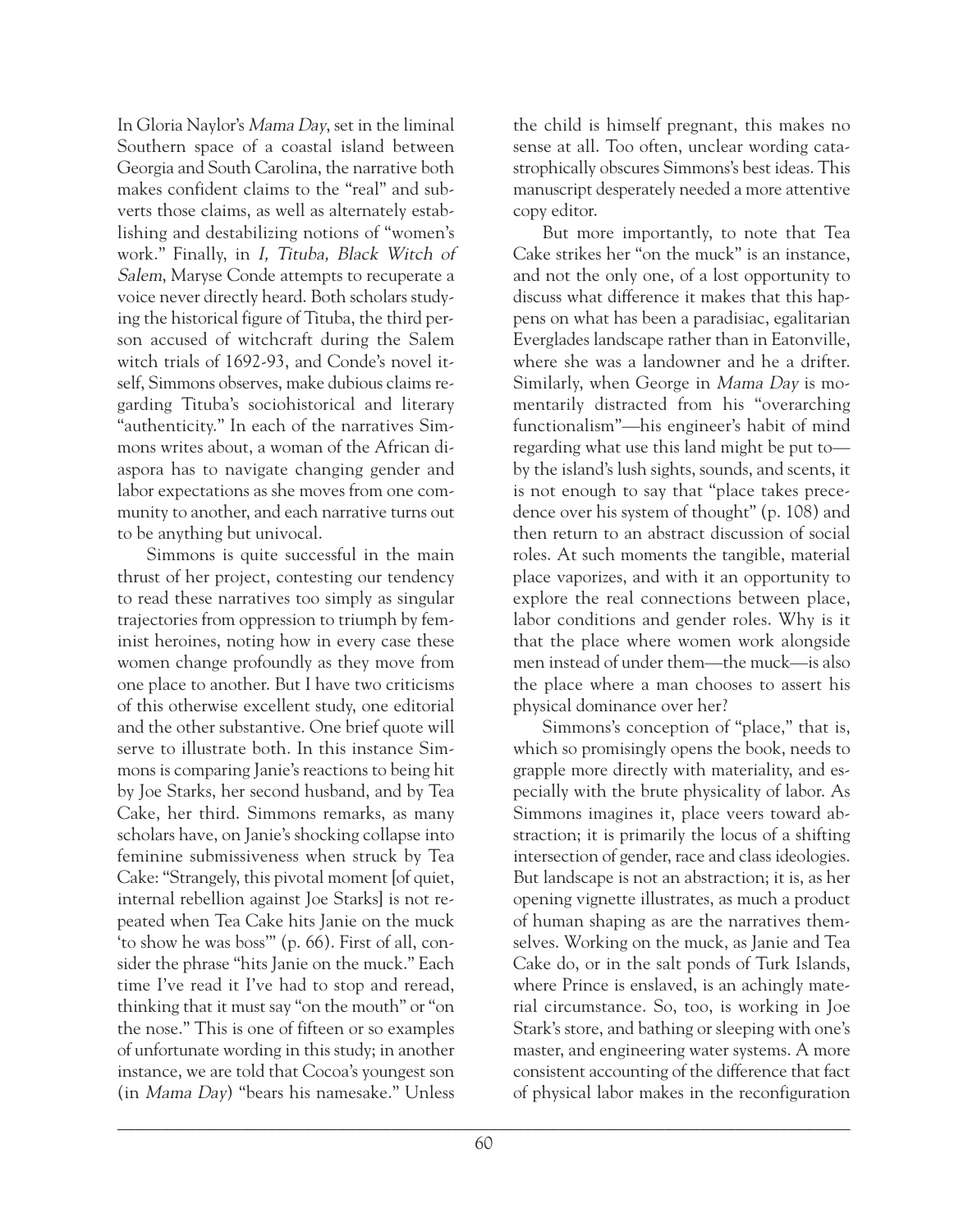of these diasporic women's subjectivities would have further strengthened this insightful study.

--Susan M. Marren

## **AVAVA**

The Kentucky African American Encyclopedia. Edited by Gerald L. Smith, Karen Cotton McDaniel, and John A. Hardin. (Lexington: University Press of Kentucky, 2015. Pp. vii–xxvi + 551, acknowledgements, introduction, guide for readers, selected bibliography, illustration credits, index. \$49.95, cloth)

Much that is written about United States history overlooks the significant contributions of Blacks in the making of America. The first of its kind to explore black life relative to the making of a state's history, The Kentucky African American Encyclopedia explores the importance of African Americans and their significant roles in the making of Kentucky history. Gerald L. Smith, Karen Cotton McDaniel, and John A. Hardin have edited an empowering reference book, which features notable African Americans with Kentucky roots and validates their central role, not only in Kentucky history, but also in American history as well.

The encyclopedia is an accessible reference for students, teachers, and researchers. The comprehensive research is an extension of an earlier work in the 1930s by Alice Dunnigan, who began writing about the contributions of African American Kentuckians to inspire young , students at the rural segregated school in Kentucky in which she taught. It illuminates the influence of African Americans in Kentucky from the frontier years to today. Both living and deceased persons are included in the publication comprising native-born Kentuckians, migrants who later became Kentuckians, and non-African American individuals whose imprint was instrumental in the black Kentucky experience. To capture the contributions of black Kentuckians, the seven-year research

highlights writers, health care practitioners, civil rights reformers, sports icons and entertainers; includes b i o g r a p h i c a l sketches of individuals; and features court cases, events, movements, and institutions significant to the history of



Kentucky. There are over a thousand entries written by graduate students, college professors, and local historians.

The hidden gems in this encyclopedia are the untold stories of the "everyday" persons whose little known deeds are seldom recorded but made a mark on Kentucky history in their own way. In 1835, Samuel Oldham, a former slave who purchased his freedom and later the freedom of his wife and children, would become the first African American to own land and a home in Lexington. Cato Watts, considered the first slave in Louisville, is mostly known for saving Louisville's first Christmas and being hung for murdering his owner. Dennis and Diademia Doram, former slaves, were wealthy business and landowners, believed to be some of the few African Americans who bought slaves to set them free.

The encyclopedia features more than three hundred entries on women and covers the versatility of African American women in Kentucky. The book features businesswoman Elizabeth Slaughter of Kentucky, former slave,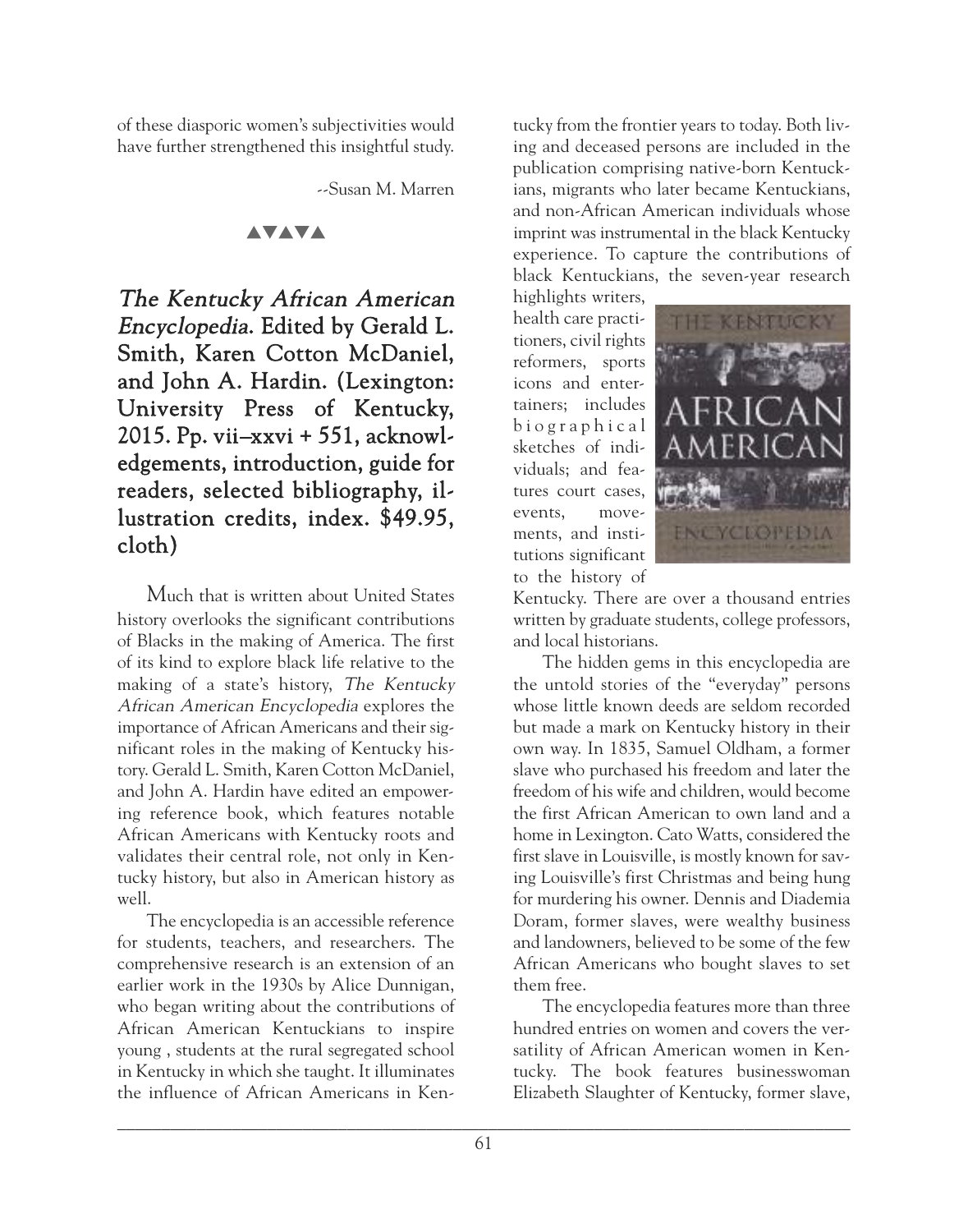landowner, and one of the first African Americans to own slaves; educator Mary Smith of Mississippi, the first African American female president of a state university in Kentucky; nurse Mary Eliza Merritt, Kentucky's first registered nurse, black or white; and politician Georgia Powers, the first African American and first female elected to Kentucky's senate.

Also included are the abolitionist efforts of brave Kentuckians who were slaves, free people of color, and whites. Among those was Arnold Gragston, a slave and conductor on the Underground Railroad who carried over a hundred slaves to freedom by boat over the Ohio River before escaping slavery himself. Former slave "Free Frank" McWhorter was a land and business owner who purchased his freedom and the freedom of sixteen family members including his wife and children. Strategically, his home was built to hide runaway slaves for the Underground Railroad. Also included in the encyclopedia are white abolitionist brothers Alexander and Duncan Fuller, both of whom also helped runaway slaves escape to safety in southern Indiana.

Although the book features many biographical sketches, there are essays on institutions, events, and prominent African American settlements important to Kentucky and US history. For example, Louisville became the first US city to have two libraries that offered services to African Americans with the establishment of the Western Colored Branch Library, the first public library to provide services exclusively for and staffed entirely by African Americans, and its counterpart, the Eastern Colored Branch Library. Also important to Kentucky history was the Will Lockett Riot of 1920, which exalted the state as a model for preventing the potential lynching of an African American World War II veteran who confessed to murder without counsel. It was the first time that local police officers were used to suppress a lynch mob. Furthermore, the encyclopedia features essays on all-black communities like Mountain Island, Pralltown, and Little Africa in Kentucky and Nicodemus in Kansas, all established by former Kentucky slaves.

The work is not without its flaws. Though there is an index provided to assist in grouping entries under certain topics, an excellent addition would have been a Reader's Guide at the beginning of the work in which the encyclopedia's entries were divided into sections based on topics like women, case laws, settlements, churches, and non-African American individuals. Additionally, there are fewer than 150 photographs and illustrations to accompany the biographical sketches and essays, which would better connect the reader with the person, place, or event and bring it to life. Nevertheless, The Kentucky African American Encyclopedia is an important work that captures forgotten and oftentimes overlooked experiences of African Americans critical to the diverse history of Kentucky and the United States.

--Sheren G. Sanders

#### **AVAVA**

# Voodoo and Power: The Politics of Religion in New Orleans 1881– 1940. By Kodi Roberts. (Baton Rouge, LA: Louisiana State University Press, 2015. Pp. 256. \$39.95, hardcover)

Although a part of the contiguous United States, New Orleans remains an enigma for many American travelers. Tourists that walk the cobblestoned streets of the Vieux Carré, the city's oldest neighborhood, are reminded of its rich diversity and complexity. While dining in open-air courtyards, they are surrounded by Spanish architecture, listen to brass bands whose rhythms have a distinctive African beat, and dine on cuisine that has French overtones and sauces. Scholars credit the city's unique cul-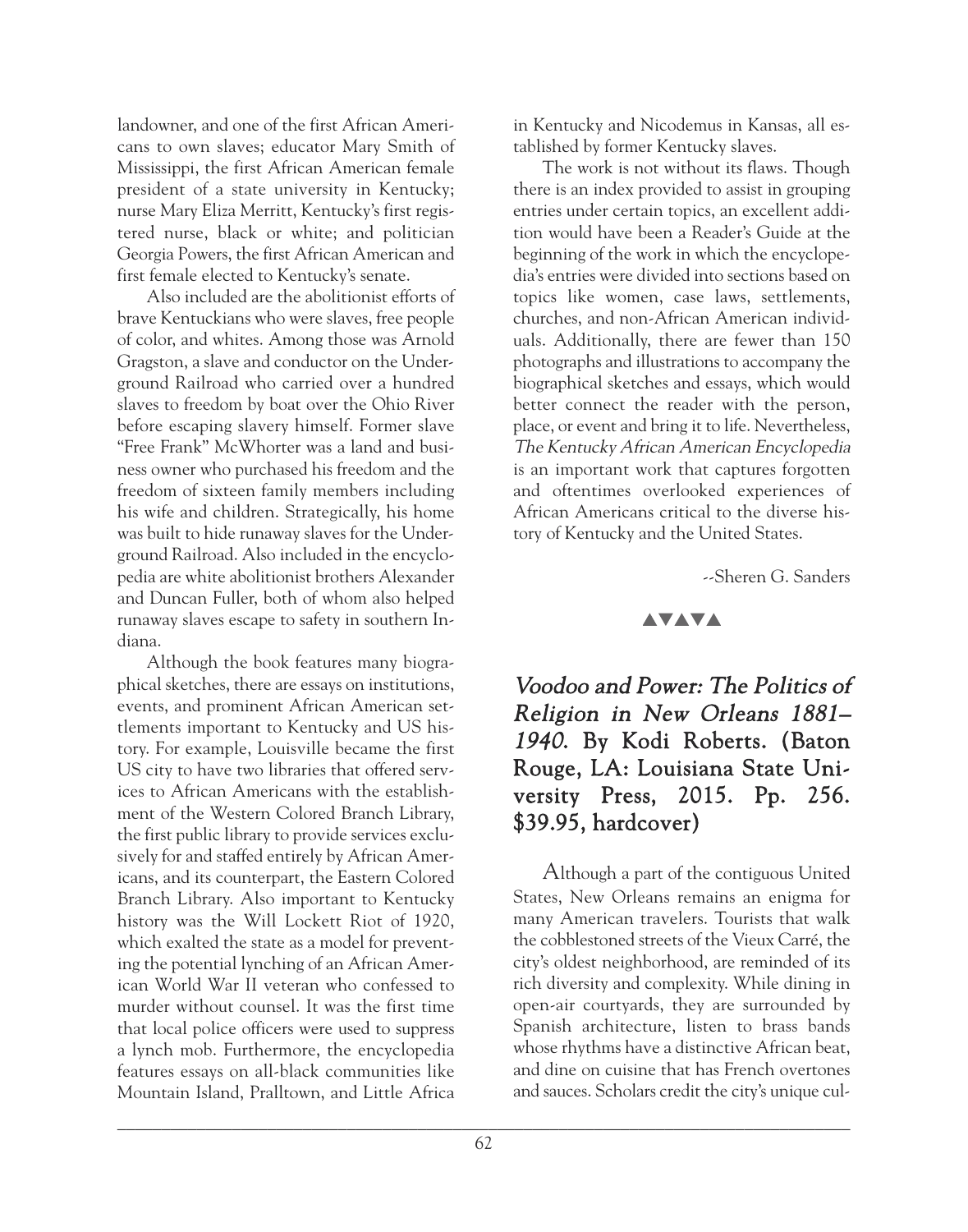

ture to a process called creolization, wherein African, European and Native American cultures were amalgamated to create a new and distinctively different one. Kodi Roberts' Voodoo and Power: The Politics of Religion in New Orleans is an important contribution to exist-

ing research on both New Orleans Voodoo and the creolization of religion. In the text, Roberts explores Voodoo and its connection to the development of Spiritualist Churches in the city. He also argues against the popular sentiment that New Orleans Voodoo is a "decidedly African American cultural production" (p. 5), and instead maintains that the discussion of the religion be directed "away from one of African origins to examine the influence of local creole culture, Jim Crow segregation in the South, and racial ideology" (p. 196).

Voodoo and Power is divided into two sections. The first, "Laveau and Anderson," deals with the two most iconic leaders in New Orleans Voodoo and the city's Spiritualist churches. In this section, Roberts contends that Marie Laveau's Voodoo gatherings and the services held by Leafy Anderson in her churches, served the same purpose in the lives of practitioners, to provide agency, justice, and economic empowerment to the marginalized and socially disenfranchised of the city. At the gatherings and in the churches, believers were able to plead with gods and spirits to intercede on their behalf in matters of injustice, unrequited love, financial distress, or a host of other hardships that may have befallen them. In late nineteenth and early twentieth century New Orleans, social hierarchical and gender constraints, economic realities, and white supremacy placed power, social, economic, or otherwise, in the hands of a select few. Those

most often holding the reins of this power were wealthy white men. Roberts demonstrates that some whites, similarly suppressed by class, gender, economics, and heartache, turned to Voodoo and Spiritualist Churches to care for these needs.

For Roberts, Laveau and Anderson were not only powerful religious leaders, but also shrewd businesswomen similarly confronted with the obstacles of race, sex, and politics. The religious leaders' responses to these hardships established two distinct business models described in the text as the Laveau and Anderson models. Each of these models addressed the social, racial, and political realities of its time. In the Laveau model, the earlier of the two, the practice of voodoo was criminalized, as a consequence, its followers met under the cover of night or in the backrooms of homes to participate in worship. Laveau's power as a Voodoo priestess was legitimized by the wealth she accumulated, which followers believed to be directly linked to her powers and her influence in the supernatural realm. Patrons, black and white, rich and poor, were rumored to wait in lines to purchase her potions and charms. Her popularity and her participation in an illicit trade, made the priestess and her followers, easy targets for arrest and extortion.

Conversely, the Anderson model centered its spiritual work "within the context of a church" (p. 46) which was chartered by local authorities. For Anderson, the acquisition of property bolstered her claims of legitimacy, which in turn helped her attract new members. The expansion of Anderson's churches often came at the expense of New Orleans's Voodoo practitioners, as new members were regularly drawn from their ranks. To maximize their membership and to aid with the recruitment of Voodoo workers, the Spiritual churches adopted a "malleable structure to incorporate aspects of Voodoo on their own terms" (p. 47).

Anderson similarly expanded her spiritual powers to surpass those of Voodoo priests and priestesses by "finding" a Native American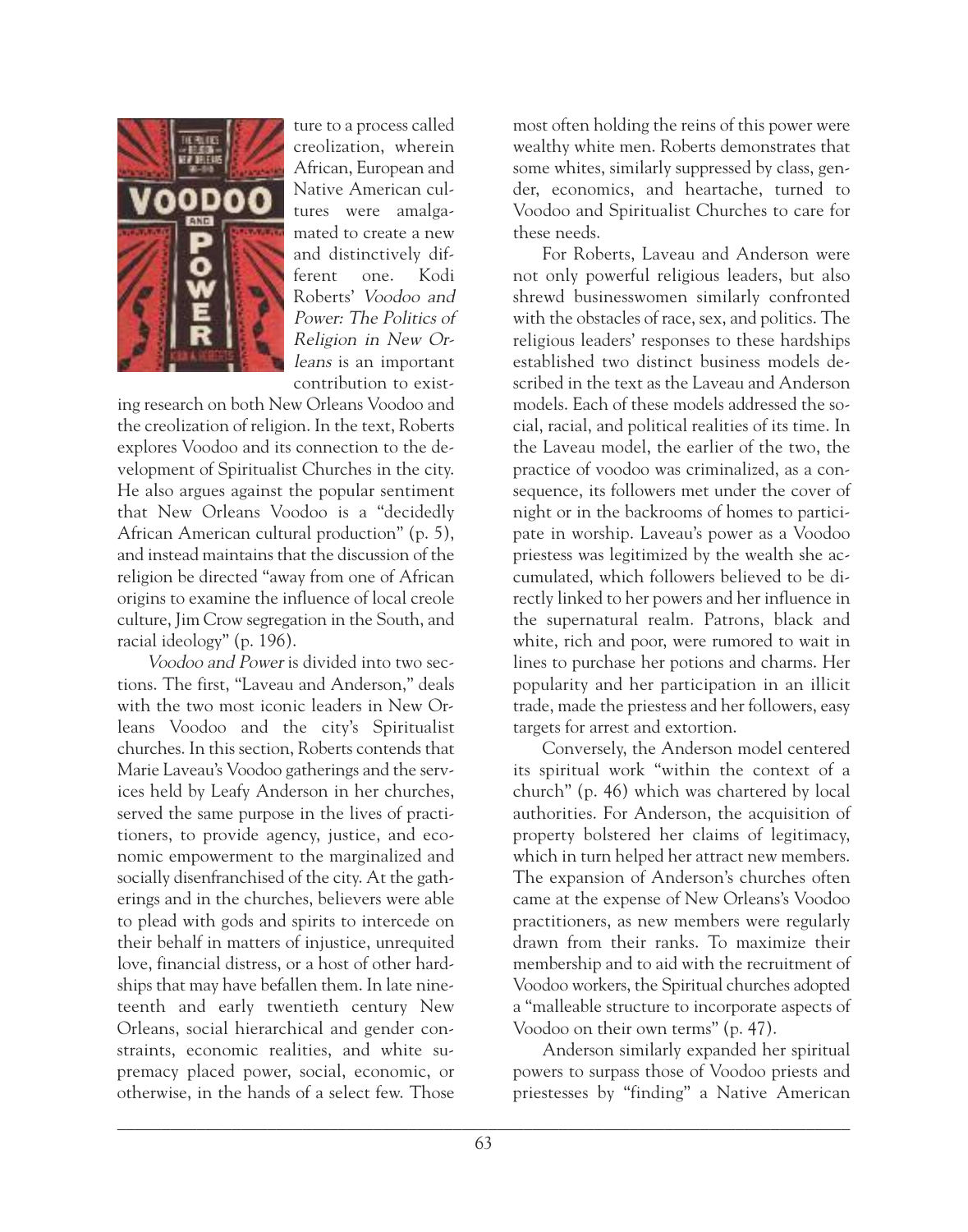Saint named Black Hawk. Unlike the Orishas and spirits of Voodoo, who possessed and controlled believers and acted on their own accord, Black Hawk was controlled by Anderson and would act on her command. Roberts argues that this evolution in the power of the religious leader was coupled with Anderson's ability to teach her craft to others. Anderson's churches empowered and trained acolytes, who in turn opened churches of their own, thereby spreading Anderson's brand of spiritualism and her economic model throughout the city. In comparison, Laveau's model concentrated power in the hands of a single leader, whose claim to authority and legitimacy in the eyes of her followers was linked to her ability to amass wealth and the trappings of success.

Roberts, in the second section of the text, "The Work," examines the rituals that were central to the trade of Voodoo practitioners and spiritualists. Using interviews from the Louisiana's Writers Project, he presents a narrative that is humorous, while still enlightening readers in regard to the inner workings of spiritualist churches and the Voodoo trade. He pays particular interest to the wide array of services provided to patrons, the cost of these services, and discussions of how Voodoo and Spiritual leaders navigated issues of race.

Voodoo and Power is a short but important compendium on spiritualism within the city of New Orleans. It challenges popular images of New Orleans Voodoo and spiritualism as purely African products and argues that like New Orleans's food, music, and culture, the practices of Voodoo and spiritualism were altered by various cultural influences within the city. The book also illuminates the role that spiritualism and Voodoo played in socially and economically empowering women. Roberts presents Marie Laveau and Leafy Anderson as business leaders who exercised considerable power and authority, defying the constricting social conventions assigned to black women of their day. Their rise to power and respectability, was contingent upon their perceived abilities to meet the needs of the sick, broken-hearted, and socially and economically marginalized masses, black and white, of the City of New Orleans. Although a debut publication, Voodoo and Power is assured to become essential reading for historians, folklorists, and New Orleans devotees alike.

--Brian K. Mitchell

#### **AVAVA**

Born of Conviction: White Methodists and Mississippi's Closed Society. By Joseph T. Reiff. (New York, NY: Oxford University Press, 2016. Pp. ix–xxi + 284, cast of characters, abbreviations, introduction, acknowledgements, appendix, notes, bibliography, index. \$35, hardback)

James W. Silver, a historian at the University of Mississippi, first used the phrase "a closed

society" in 1963 to refer to the state's posture toward race relations. 'Closed' meant that all white residents of the state would be committed to segregation as the official way of life, and any who dared challenge that way would be silenced or driven out of the community. Alabama Governor



George Wallace stated this attitude more succinctly in his inaugural address that same year: "Segregation now, segregation tomorrow, segregation forever!"

The months-long effort of Air Force vet-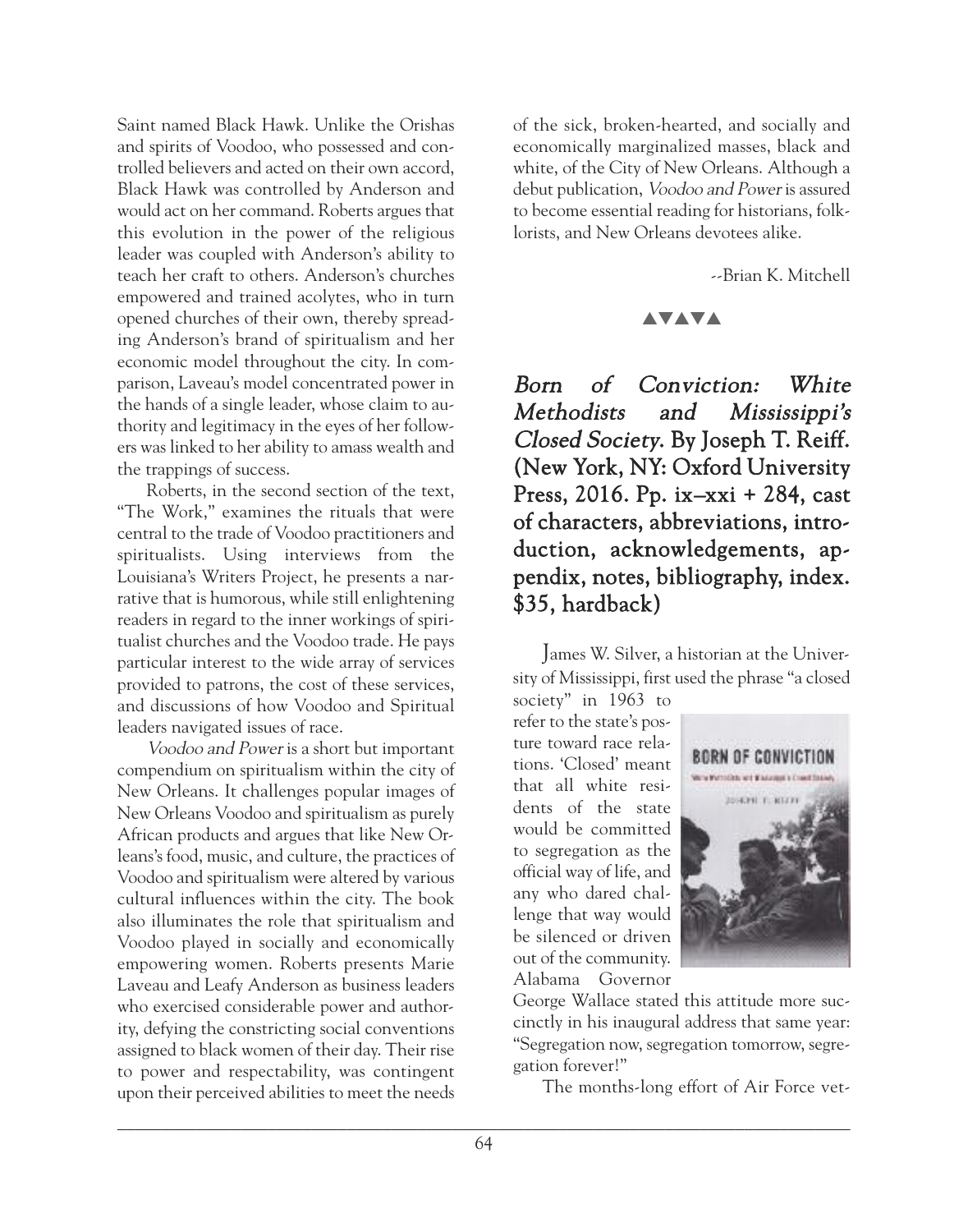eran James Meredith to enroll at the University of Mississippi as its first black student culminated in a violent confrontation in Oxford on the night of September 30, 1962. In the days that followed, a number of young Methodist preachers in the state awaited comment from conference leaders or bishop, but none came.

This book tells the story of some of them who acted on their own. On October 15, Jerry Furr, Maxie Dunnam, Jim Waits, and Gerald Trigg, met at Dunnam's isolated fishing camp in rural Perry County. All had been born and raised in Mississippi, all were ordained Methodist ministers in the Mississippi Conference, and all were seminary graduates. They brought with them only their Bibles and a copy of the 1960 Church Discipline. During their overnight retreat they composed a statement in response to the growing violence and hatred associated with the racial situation in Mississippi. They worked through the night, sleeping in turns for an hour or two, and struggling over words and phrases.

Their finished statement, called Born of Conviction, was published on January 2, 1963, in the Mississippi Methodist Advocate, the official newspaper serving both Methodist conferences in the state at the time. During those few weeks, twenty-four more preachers added their signatures to it.

After the statement appeared, the signers all continued to work at their appointments, while dealing with threatening phone calls, public scolding, and ostracism, but things got worse for them at the 1963 Annual Conference session in May. Civil rights demonstrations and sit-ins had been taking place in Jackson that spring, and on June 11 black leader Medgar Evers would be assassinated.

One veteran pastor described the 1963 conference as "a combination of the Charge of the Light Brigade, the Battle of Manila Bay, and the Elegy in the Country Churchyard" (p. 159). Its longtime leader, Rev. J. Willard Leggett, Jr., was a traditional segregationist, who, with the help of his well-organized assistants, ran the appointment system with an iron hand. By the time the conference adjourned, seven of the signers had already transferred to other conferences, mostly out of the South. In the end, only eight of the twenty-eight stayed in Mississippi—one, Rev. John Ed Thomas, vowing, "I'm just going to outlove these people" (p. 224).

Through the years there has been some friction between those who left and those who stayed. One of the latter wrote in 1965: "I understood this to be the original intention of the statement—to speak from within, and to stay in the area to work out the related difficulties" (p. 228). Rev. James M. Conner's widow put it differently. The main reason he didn't go, she recalled later, was that "[he] couldn't ever get the feeling that God wanted him to leave Mississippi" (p. 211).

Fifty years later, on June 9, 2013, the Mississippi Annual Conference honored the signers for the first time. Eight of them were present (fourteen were deceased by that time), and nearly eighty family members were in the audience when Bishop James E. Swanson Jr. presented them the Emma Elzy Prize. Swanson was notably the first black bishop to serve in the state, and the prize is given to persons who have contributed significantly to the improvement of race relations.

Some critics feel that the author has given too much importance to the Born of Conviction experience, and it did go largely unnoticed outside of Mississippi. Yet few outsiders realize the courage it took to sign such a manifesto so boldly in 1963. With its careful attention to building the back-stories and describing in detail the results for the twenty-eight signers, this book has earned its place among the growing body of works about the Civil Rights movement of the 1960s.

--Nancy Britton

**AVAVA**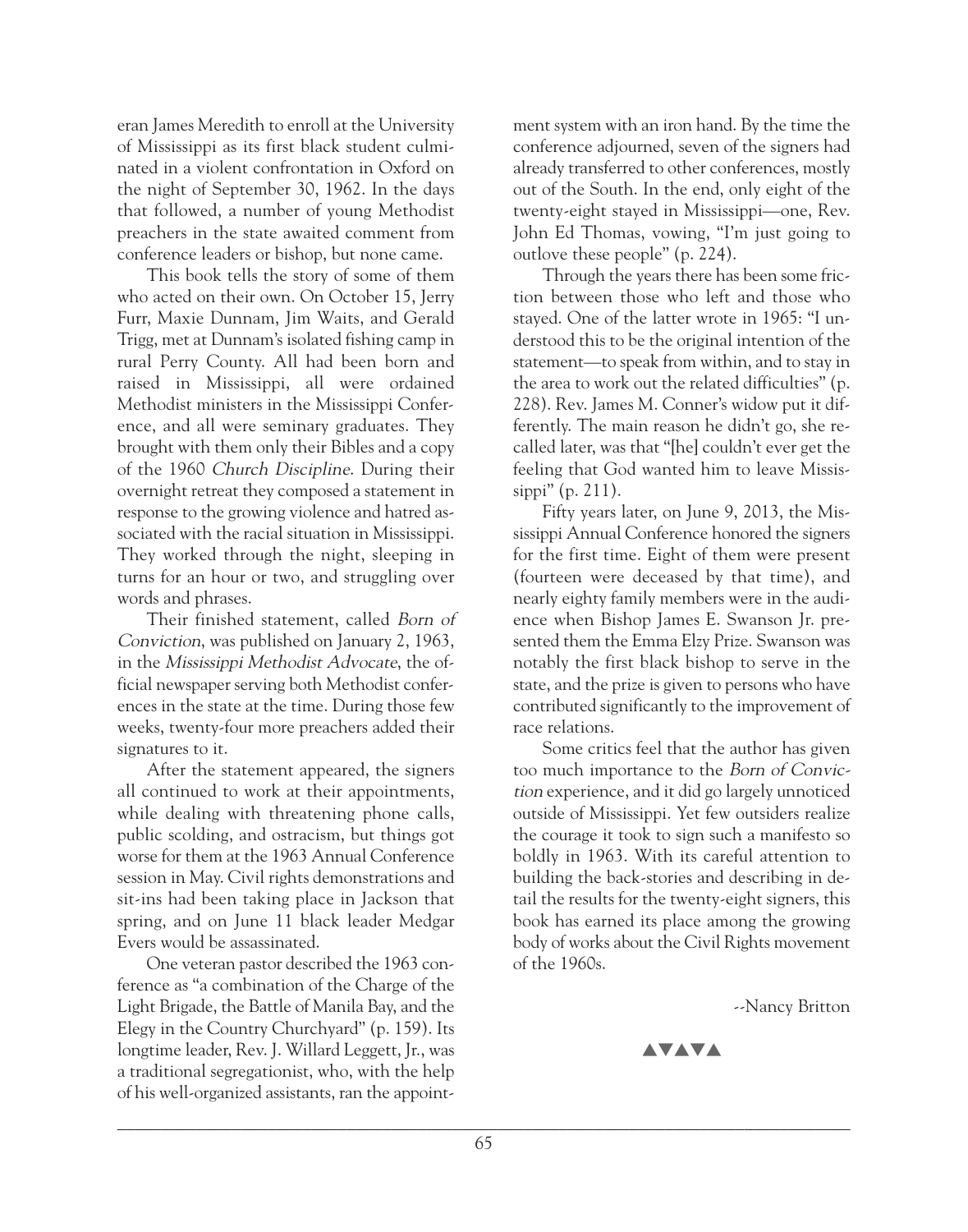# In Search of the Movement. By Benjamin Hedin. (San Francisco, CA: City Light Books, 2015. Pp. 196, preface, introduction, coda, acknowledgements, notes, works cited. \$11.17, paperback)

In In Search of the Movement (subtitled The Struggle for Civil Rights Then and Now) journalist Benjamin Hedin reflects on the civil rights movement of the 1950s and 1960s and goes in search of a similar movement today. His quest is driven by a series of interviews with civil rights luminaries (and a few lesser known figures) active in civil rights struggles past and present. He sets as his goal "answering the critical question of what happened to it [the movement] after the 1960s" (p. 18).

What is the "civil rights movement?" Hedin asks at the outset, answering, "any effort that strives to close the distance between America's rhetoric and its reality" (p. 18). He further refines this as today being, "the efforts of undocumented immigrants, gays, and others to earn equal rights and treatment under the law" (pp. 18-19). In the context of this book, Hedin more narrowly defines the movement as "the black freedom struggle . . . [a] history of African American activity—of civil disobedience and community organizing—that is at least as old as our nation itself" (p. 19). The intended focus of the book is "three intersecting issues: the push for fair and equal access to the vote, education and health care" (p. 19). "How do you know when you've found it [the movement]?" (p. 21) asks Hedin. The author doesn't answer this question directly, preferring to note that, "The question is in some ways more interesting than the answer" (p. 21).

The book is divided into three parts, "Starting Points," "Filling in the Gaps" and "Forward Together," with a short "Coda: The Promised Land" at the end. Each part is divided into a number of untitled chapters. "Starting Points" revolves loosely around two axes. The first is the contemporary "Moral Mondays" movement in North Carolina protesting the nascent Republican Tea Party politics in the state. The second is the Shelby v. Holder (2013) US Supreme Court deci-



sion that undermined the section 5 preclearance clause of the Voting Rights Act of 1965, which had previously required certain states and counties to have any changes in voting practices or procedures precleared by the federal government before being put into effect. Hedin weaves the stories of movement activists Julian Bond, Bob Zellner, Rev. William Barber II and Howard Kirshenbaum, among others, around their past and current involvement in these civil rights struggles.

In "Filling in the Gaps," the shortest of the three parts, Hedin focuses on the civil rights stories of Septima Clark and Bernice Robinson and their involvement with education, particularly the development of Citizenship Schools that focused on teaching adult literacy and citizenship. Hedin bemoans the absence of such important organizing efforts, often conducted by women, from popular narratives of the movement—he cites especially Taylor Branch's Parting the Waters movement trilogy as being guilty of this.

The final part, "Forward Together," swirls around the events of Mississippi's 1964 Freedom Summer. Chapter one examines present day struggles to provide minority healthcare in the state. Chapter two focuses on Robert Moses and David Dennis, two Mississippi movement veterans who now work together on the Algebra Project, which uses math teaching as an organizing tool for better public education. Chapter three investigates the political outcomes of Freedom Summer through the formation of the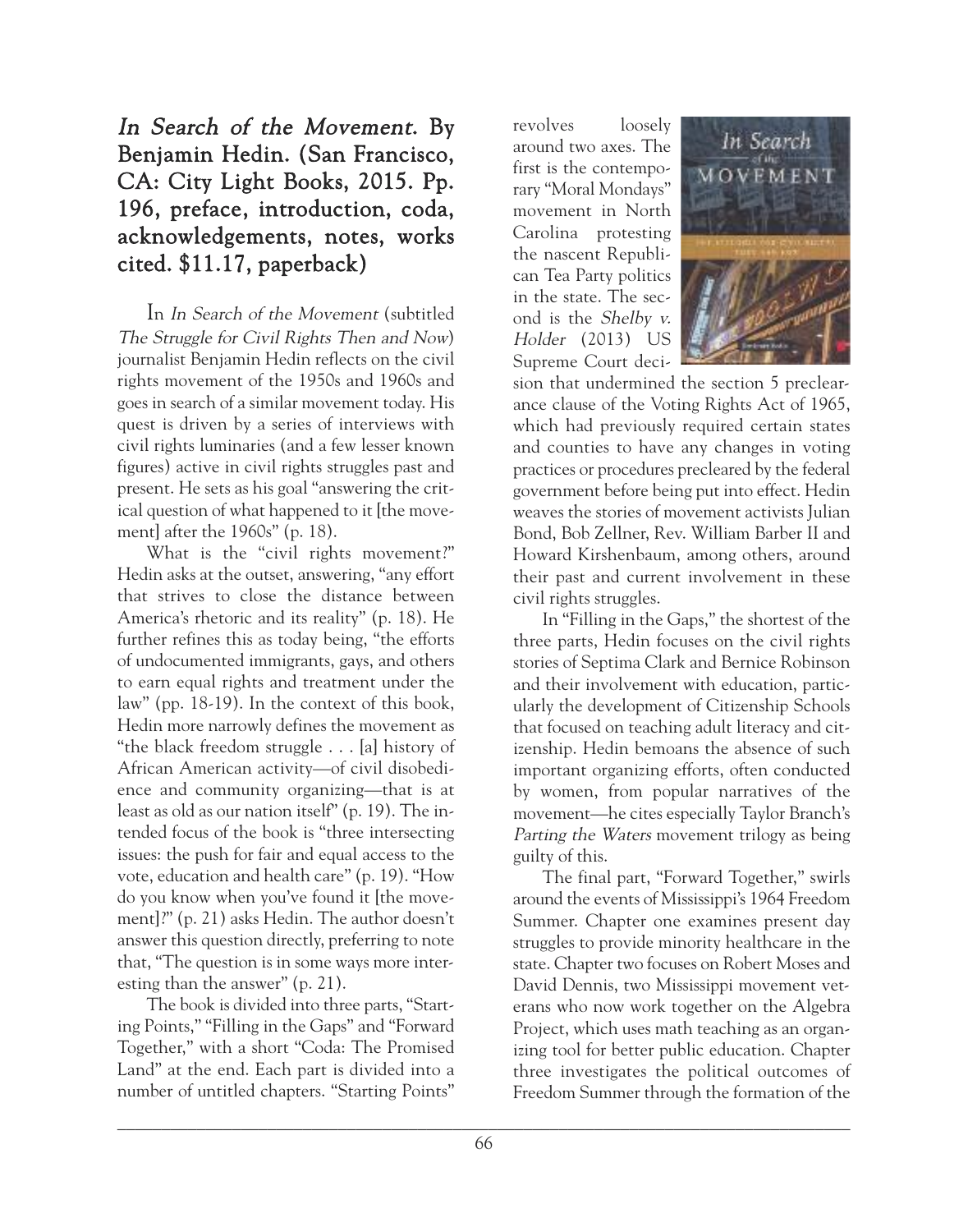Mississippi Freedom Democratic Party and its challenge to the Democratic Party at its national convention in 1964 to become more inclusive. Chapter four skips to Florida, the shooting of Trayvon Martin, and the creation of the Dream Defenders organization to protest his killing. A "Coda: The Promised Land" seeks to pull the book's stories together and to find common threads and narratives in them all.

As a thoughtful and engaging primer for civil rights struggles past and present directed at a general audience with little to no previous experience in the field, Hedin's book works well enough. Anyone with more than a basic knowledge of civil rights history may find the book superfluous. A scholarly audience will find the book frustrating at a number of levels, although one gets the sense that Hedin is not too concerned with what he somewhat disdainfully describes as the "academic cottage industry" (p. 32) of civil rights scholarship. This is something of a shame, since a more thorough reading of that literature would have revealed that academics have covered a number of the pet themes that Hedin looks to take on here—such as the existence of a "long civil rights movement" continually interacting between past and present, the privileging in movement narratives of hierarchical male-dominated organizations over grassroots organizing often dominated by women, and the relationship between nonviolence and armed-self defense in past and present civil rights struggles, to name but a few—have already been pretty thoroughly, thoughtfully and deeply mined by scholars. If Hedin had read more of this literature from the outset, he may have found a more robust framework for his research. As it is, it feels like he is discovering and engaging with already well-developed scholarly debates for the first time, and only glancingly at that.

But perhaps Hedin's journalistic presentism with a desire for answers driven by firsthand accounts is just part of his stock-in-trade. Hedin admits that "I have tried to combine history with reportage and create a text that is Janusfaced, so to speak, looking simultaneously forward and back" (p. 19). Part of the problem with this, however, is that we too often see past and present in the book as being simply juxtaposed against one another rather than being profoundly connected together. What is missing is any sense of the dynamic process by which past struggles evolved into the present. Indeed, Hedin's book flits from theme to theme, time to time, place to place, and person to person, without ever really nailing down their full relevance and significance. Because of this, and the generally imprecise framing of his work and the definitions it employs, it is never really clear that Hedin actually answers the questions he sets out to address. Instead, Hedin provides an impressionistic broad-brush portrait of movements past and present, but it is left largely to readers to reflect on the finer details and to connect the dots to complete the picture.

--John A. Kirk

## **AVAVA**

Paths Out of Dixie: The Democratization of Authoritarian Enclaves in America's Deep South, 1944– 1972. By Robert Mickey. (Princeton, NJ: Princeton University Press, 2015. Pp. vii-xviii + 353, notes, index. \$35.00, paperback)

For historians and non-historians alike, the "gold standard" of Southern political development remains Southern Politics in State and Nation by V. O. Key (New York: Knopf, 1949; Knoxville: University of Tennessee Press, 1984). Key wrote his book nearly seventy years ago, a time when the South had yet to go through the main stages of the social upheaval known as the Civil Rights Movement. In Paths Out of Dixie: The Democratization of Author-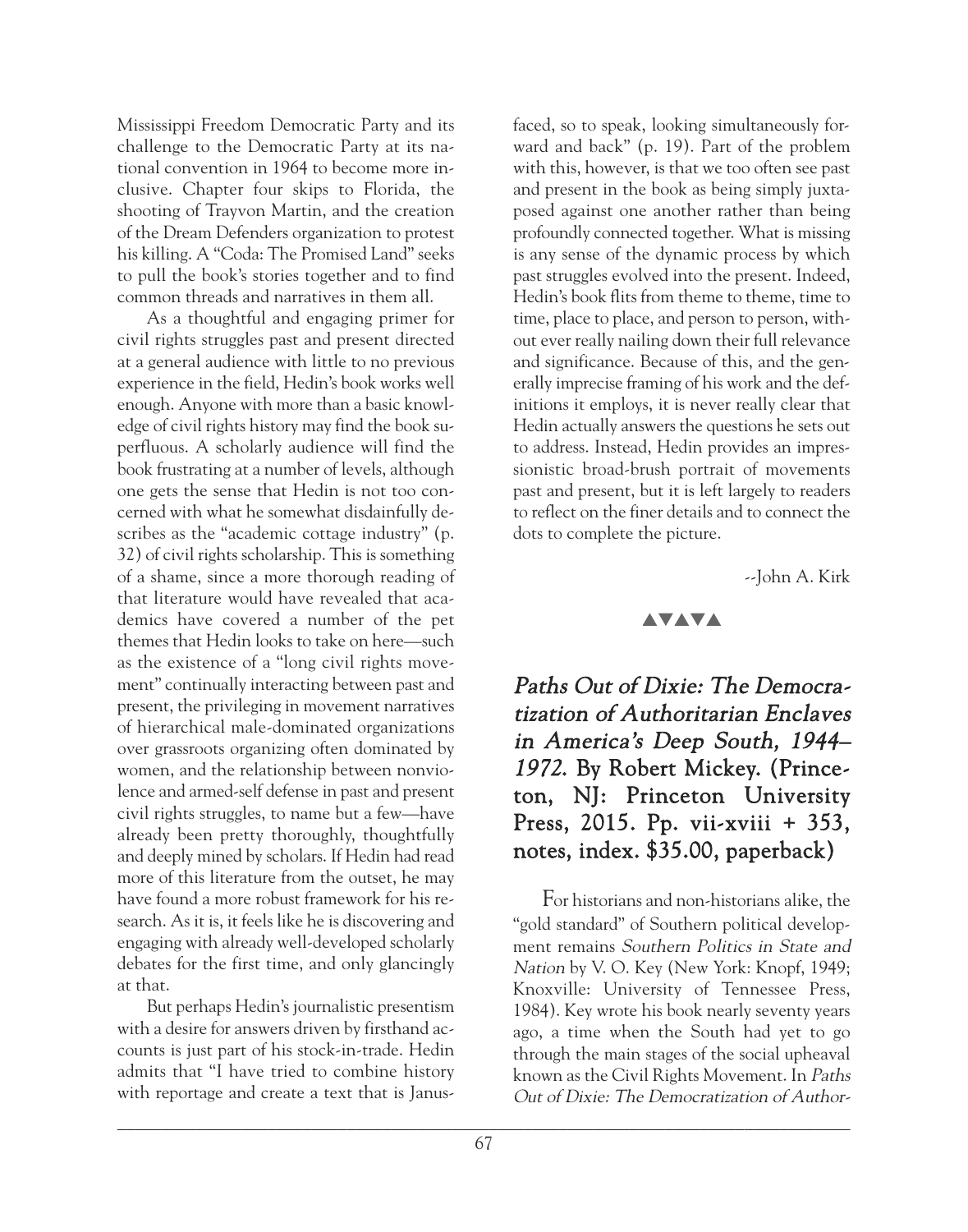itarian Enclaves in America's Deep South, 1944–1972, political scientist Robert Mickey deals admirably with subsequent changes.

According to Mickey, Southern states were "pockets of authoritarian rule" bounded by "federal democracy" from the 1890s through much of the twentieth century (p. xi). Beginning with the abolition of the White Primary system by



the US Supreme Court in 1944 and ending with the national political party reforms in the early 1970s, these "enclaves" followed a protracted course of "democratization," a process in which the general population of an "entire territory" gains greater access to political participation

(p. xi). Mickey focuses on the Deep South, where this "regime change" resulted in different "Paths out of Dixie" (pp. 6, 335). In Mississippi, opposition to democratization proved to be the most protracted. South Carolina's transition was the "least turbulent" (p. 12). Democratization in Georgia was "bifurcated" (p. 6): differing responses to federal intervention in civil-rights matters emerged in the Peach State.

In Part One (chapters 1–3), Mickey presents his theoretical framework and summarizes regional political developments before World War II. It was during this era that authoritarian regimes held sway in Mississippi, South Carolina, and Georgia. In Part Two (chapters 4 and 5), Mickey covers the mid- to late-1940s when the transition to democratization became pronounced. In addition to the Supreme Court's important Smith vs. Allwright decision, which facilitated African-American political participation, the period was marked by rising conflict between state Democratic parties and the national organization, as evidenced by the Dixiecrat challenge during the presidential election of 1948. Part Three (chapters 6–8) covers the rise of the White Citizens Council and confrontation in Mississippi, the decline of black protest in South Carolina, and Massive Resistance in Georgia. In Part Four (chapters 9–11), Mickey confronts the 1960s. This is when Southern elites softened claims to autonomy from national political organizations that were supporting the Voting Rights Act. The incorporation of black protest trends and reforms of Democratic Party rules at the national level were instrumental in ushering an end to oneparty states.

Mickey's well-documented contention that democratization assumed different forms in the Deep South is his way of saying that it was limited in scope. He points out that the region's political democratization has not translated into its economic democratization.

Although it was in the "Outer South," Mickey makes important observations about Arkansas (p. 186). The fallout from the Little Rock crisis served enclave ruling elites with notice that opposition to the federal government would not be successful under the circumstances of the late 1950s. The popularity of segregationists nevertheless slowed the momentum of Republican Party organizing efforts in Arkansas. Mickey does not focus specifically on the Civil Rights Movement, except in regard to the political influence of the National Association of Colored People and "black protest organizations" in Southern politics (p. 274). He is also conscious of a range of non-governmental organizations across the South, including the Southern Regional Council and the Southern Tenant Farmers' Union. Mickey yet holds that it is also necessary to study elite political institutions.

An article of conventional wisdom is that the people of the South are inherently conservative. It cannot be denied that the South is a trend-setter in recent disputes over LGBT rights, gun-ownership, immigration, and privatization of social services—but a shift to the Right has been a decades-long trend across the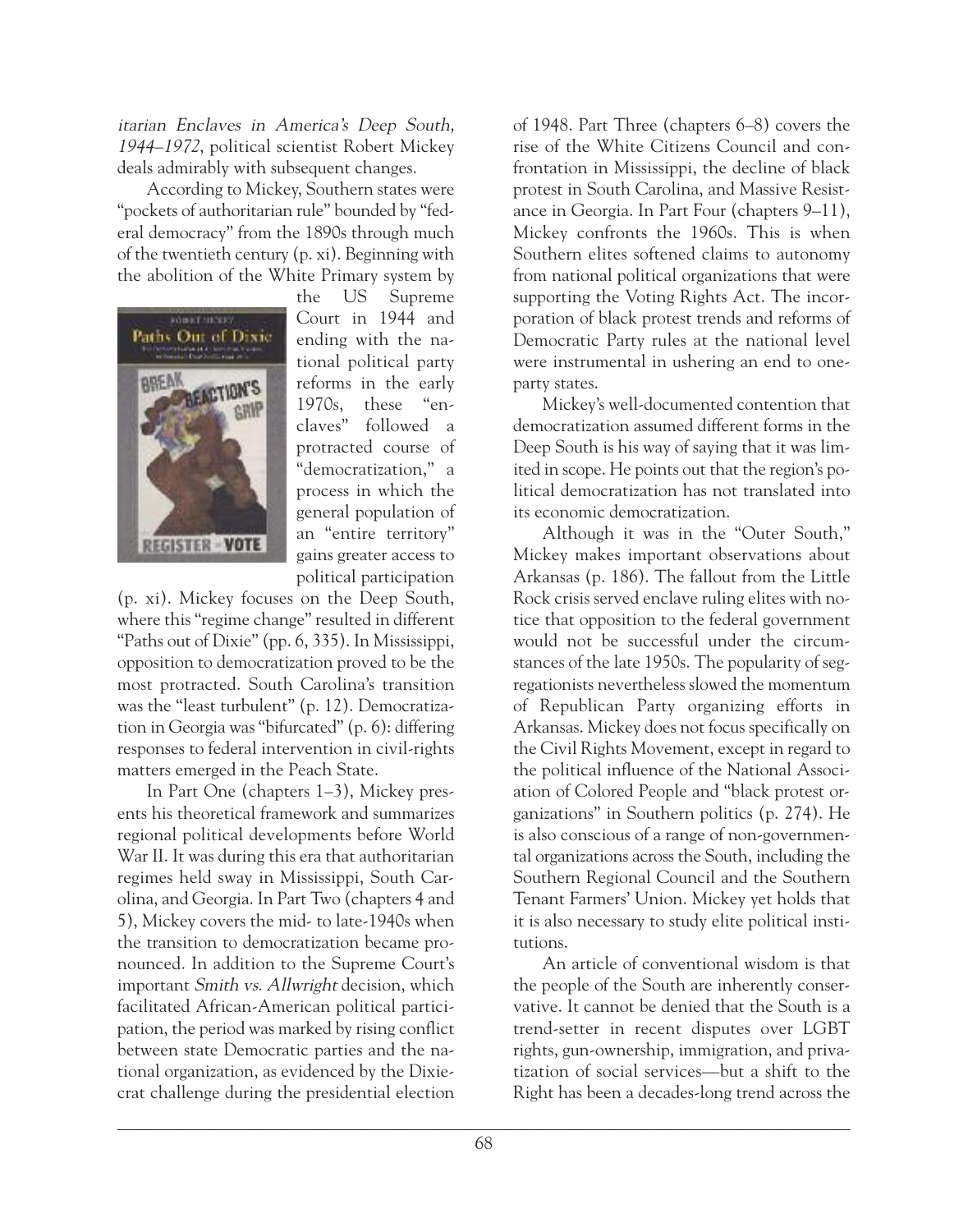entire United States. While it is true that conservative forces have always been dominant in the South, there have always been home-grown progressive challenges to them. The work of the late Glenn Feldman was dedicated to this proposition (The Irony of the Solid South: Democrats, Republicans, and Race, 1865–1944, Tuscaloosa: University of Alabama Press, 2013; The Great Melding: War, the Dixiecrat Rebellion, and the Southern Model for America's New Conservatism, Tuscaloosa: University of Alabama Press, 2015). Moreover, while the Civil Rights Movement was not unique to the South, the region's people played defining roles in its history. Greta De Jonge studies this phenomenon (Invisible Enemy: The African American Freedom Struggle after 1965, Hoboken, NJ: Wiley-Blackwell, 2010).

There are extensive endnotes, 180 pagesworth. Attached to a separate website, the bibliography runs to 110 pages. Mickey shows an awareness of developments in labor, civil rights, and even Arkansas historiography. Works cited include those by Eric Arnesen, Tony Badger, Sarah Hart Brown, Adam Fairclough, Jacquelyn Dowd Hall, Elizabeth Jacoway, and Ira Katznelson. Primary resources consulted are drawn from the Lyndon B. Johnson Presidential Library, state and federal government records, official papers of black protest groups, newspapers, and oral histories.

At times, Mickey's institutional perspective is dry. While he acknowledges that the South experienced radical changes during the midtwentieth century, Mickey embraces a species of modernization theory that tends to over-simplify. However, Mickey makes it clear that he does not consider the process of democratization to be finished. Indeed, any reader in our uncertain times can see that social change does not necessarily have to be democratic (take, for example, the creation of "voter ID" laws over the last two decades, the 2013 weakening of the Voting Rights Act by the Supreme Court, and the questionable—albeit largely unquestioned—conduct of the 2016 Democratic presidential primaries).

Mickey's work should be valued by students of the modern American South. Like recent historians who are arguably the new gold standards for studying this subject, he reveals fresh ways of understanding political change in the Deep South. It would have been useful if he had given more attention to the Republican Southern Strategy, but perhaps Mickey is preparing a study on that subject.

--Anthony B. Newkirk

## **AVAVA**

# It's Official: The Real Stories Behind Arkansas's State Symbols. By David Ware. (Little Rock: Butler Center Books, 2015. Pp. 198, image credits. \$22.95, paper)

Most Arkansans of a certain age remember taking numerous field trips to the Arkansas State Capitol during their school days. After a tour of the building and a very basic civics lesson, a staff member from the Secretary of State's office distributed a paper version of the state flag, a pencil, and a coloring book featuring the state's symbols. For most students, these items never were used for their educational purposes

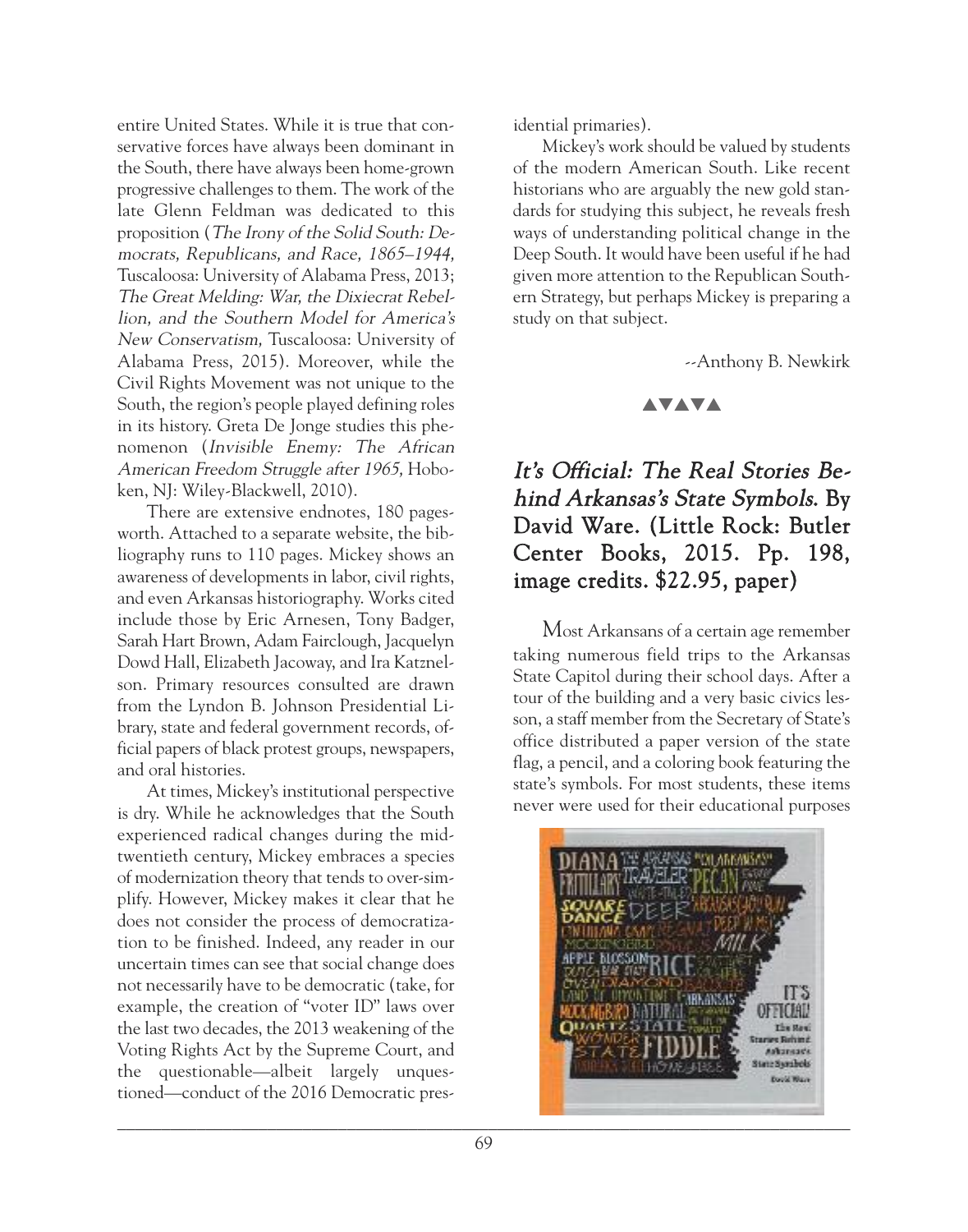and instead were used as fodder for paper airplanes. Even for studious students, though, the coloring book (or activity book, as it was also called) provided scant history or background of the symbols, so most Arkansans are not familiar with the symbols themselves or the fascinating background behind their official adoptions. Luckily, today's generations of students, as well as others interested in Arkansas history, have David Ware's book It's Official: The Real Stories Behind Arkansas's State Symbols as a resource.

Through the years, the Arkansas Legislature has adopted twenty-four symbols that celebrate various aspects of the state's cultural, zoological, and agricultural heritage. In addition to symbols for the state insect, gem, grain, and historic cooking vessel, among others, Arkansas has also has a nickname, motto, and creed. Clearly, there is no shortage of symbols touting Arkansas's abundance. Many of the symbols are fairly recent additions to the Arkansas iconography, but a few have a genealogy stretching back to the creation of Arkansas Territory in 1819. The State Seal, for example, can trace its roots (in theory at least) back to an 1820 drawing by Samuel Calhoun Roane, clerk of the Territorial General Assembly. The Dutch Oven, in contrast, is one of the more recently adopted symbols and was designated as the state's "Historic Cooking Vessel" in 2001. Ware addresses the nickname, motto, and each of the twentyfour symbols in his highly readable book.

Ware is highly qualified to compile a book such as It's Official. While not a native of the state, he has worked as the Arkansas State Capitol Historian since 2001, and has provided answers to innumerable reference questions addressed to the Secretary of State's office asking for information on the state's symbols. One would imagine that a book on such a topic would be brief, formulaic, and somewhat dry and boring. That is certainly not the case with this title. Ware has written fresh and engaging histories of these symbols. Within this eighteenchapter book, Ware takes the reader through the genesis and evolution of each symbol and emblem in a chronological manner. The first chapter addresses the state seal; a logical place to begin since an emblem is one of the first things adopted by a government and is used in various applications and representations throughout state government.

Another chapter tells the convoluted story of the state's official song, a story filled with broken promises and unfulfilled dreams. Many Arkansans might think "The Arkansas Traveler" is the state song, and, at one time, it served as the unofficial one. Eva Ware Barnett's "Arkansas" was officially recognized in 1917, a year after its composition, and it held that title—more or less—until the sesquicentennial in 1986. "Oh, Arkansas" and "Arkansas (You Run Deep in Me)" currently share the title of state song. Because of the familiarity of these works, I imagine that you, like me, will sing the selected lyrics highlighted when reading the song chapter. Ware then walks us through other more recently adopted—and lesser known symbols, such as the South Arkansas Vine-Ripe Pink Tomato, the official state fruit AND vegetable. As Ware points out (p. 127), the Legislature knew that the tomato is classified a fruit, but is usually considered a vegetable so it should represent both categories. In this particular chapter, Ware provides excellent scientific and historical background on the tomato. The type of comprehensive information found in the tomato chapter is representative of the entire book. The information provided goes beyond Arkansas. Ware places the symbols in historical or comparable context, often using other states to highlight the uniqueness or commonality of Arkansas's symbols. Ware does a particularly good job in comparing Arkansas to other states in the state song chapter.

Each chapter of It's Official is filled with useful historical information, fun facts, and tidbits of humor. Another useful aspect of the book is the "For Further Reading" sections, which follow each chapter. The slightly oversized book, itself, is designed in an appealing manner, and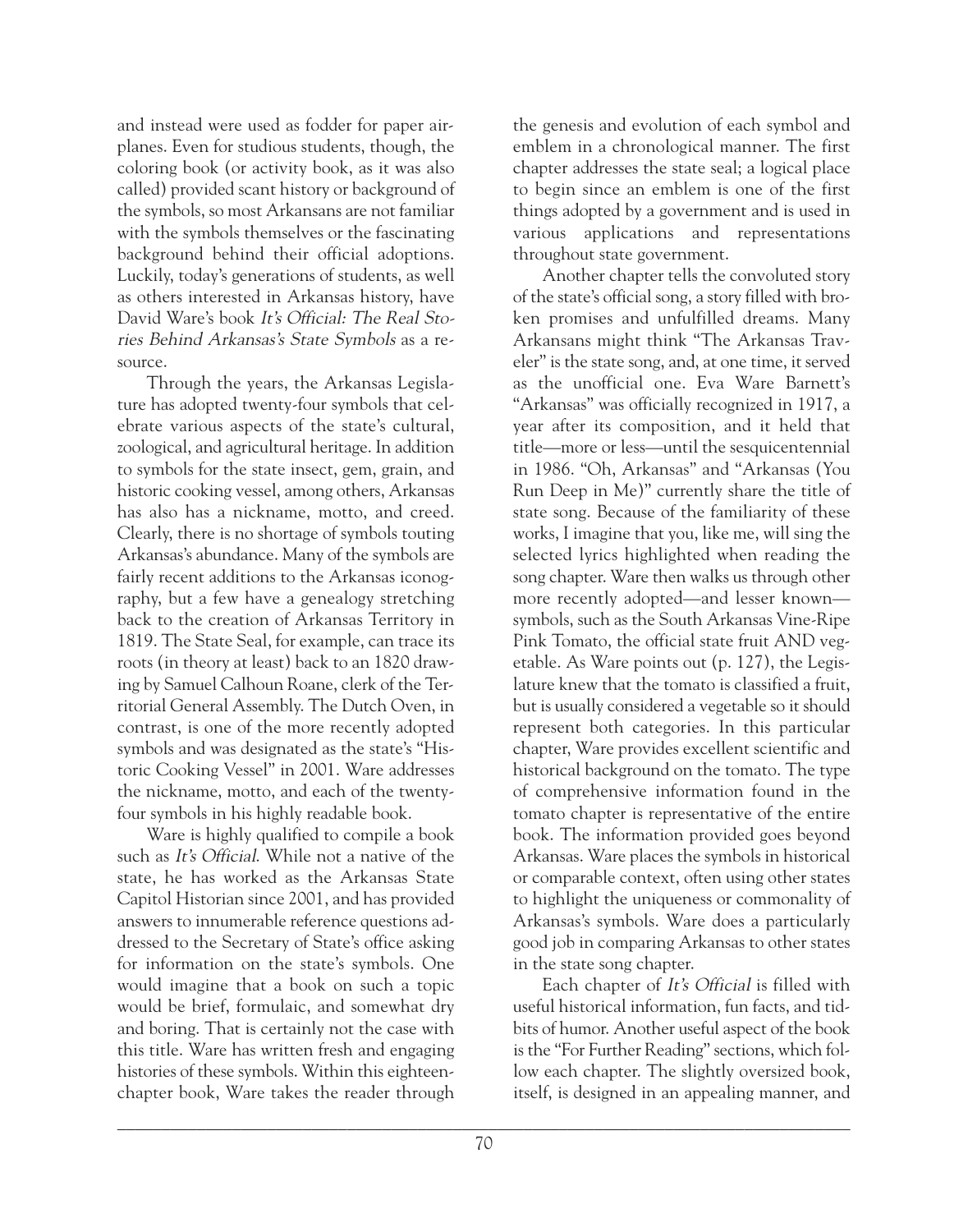the abundance of illustrations and photographs complements the narrative and adds to the work's attractiveness. The cover art is particularly eye-catching.

It's Official: The Real Stories Behind Arkansas's State Symbols is a fact-filled, concise, yet remarkably inclusive almanac of the state's symbols. It is a handy guide, brimming with information and full of bravado. David Ware and the Butler Center Books have done Arkansans a true service with this work, which is highly recommended for everyone—from the general public to academic historians—for its comprehensiveness, readability, and all-around interesting topic.

--Timothy G. Nutt

## **AVAVA**

# Mourner's Bench. By Sanderia Faye. (Fayetteville, AR: The University of Arkansas Press, 2015. Pp. vii–ix + 372, acknowledgements. \$19.95, paperback)

Reader, I'm somewhat dubious of my authority to review this book, and perhaps you should be as well. Mourner's Bench presents a fictional but nonetheless emotional perspective of the 1960s Civil Rights Movement. This historic (and ongoing) struggle is retold through the eyes of a young, impoverished, black girl named Sarah whose family is central to and divided by the fight for equality. At the heart of this story is a desperation and strength few people, myself included, will ever have to suffer.

To contrast, I am a white, middle-class stranger to struggle. I live in the same state as this book's protagonists, and though I can picture the kind of between-cities nook that fictional Maeby, Arkansas is meant to represent, I can't say I've ever stopped for a visit. Even my

grasp on the details of the Civil Rights Movement is lacking, as the majority of my public school history education came from bored coaches killing time between seasons.

I just want to be sure, dear reader, that you understand my trepidation as I sit down to write this re-



view. At this point in my life, of course, I have no one to blame but myself for the gap between my interests and this extremely important part of our history, but herein lies the magic of Faye's work. Mourner's Bench isn't simply about history. This book exists as a kind of bridge between the Civil Rights Movement I know—that is, newspaper photos of protests, marches, and violent reactions—and the actual humanity of it. Mourner's Bench isn't simply historical fiction, it's an historical experience.

In Maeby, Faye presents a picture of complacent oppression that I don't regularly associate with the struggle for equal rights. The community doesn't seem to so much suffer the age's degrading racism as they merely contend with it as one may contend with bad weather. If you don't want to get wet, don't go out in the rain, and if you don't want the white folk up in your business, just know your place. In fact the people of Maeby are so committed to peacethrough-avoidance (or perhaps more accurately are so conditioned to it) that when the equal rights movement comes knocking, they try to run it out of town just as hard as their white oppressors.

Ultimately, however, this is not a book about color, nor is it entirely about equality. Against those backdrops, against protests and integrations and the changing heart of a nation, is the story of a family trying to hold itself together as they're torn apart from the inside. Sarah's on-again, off-again mother, Esther Mae,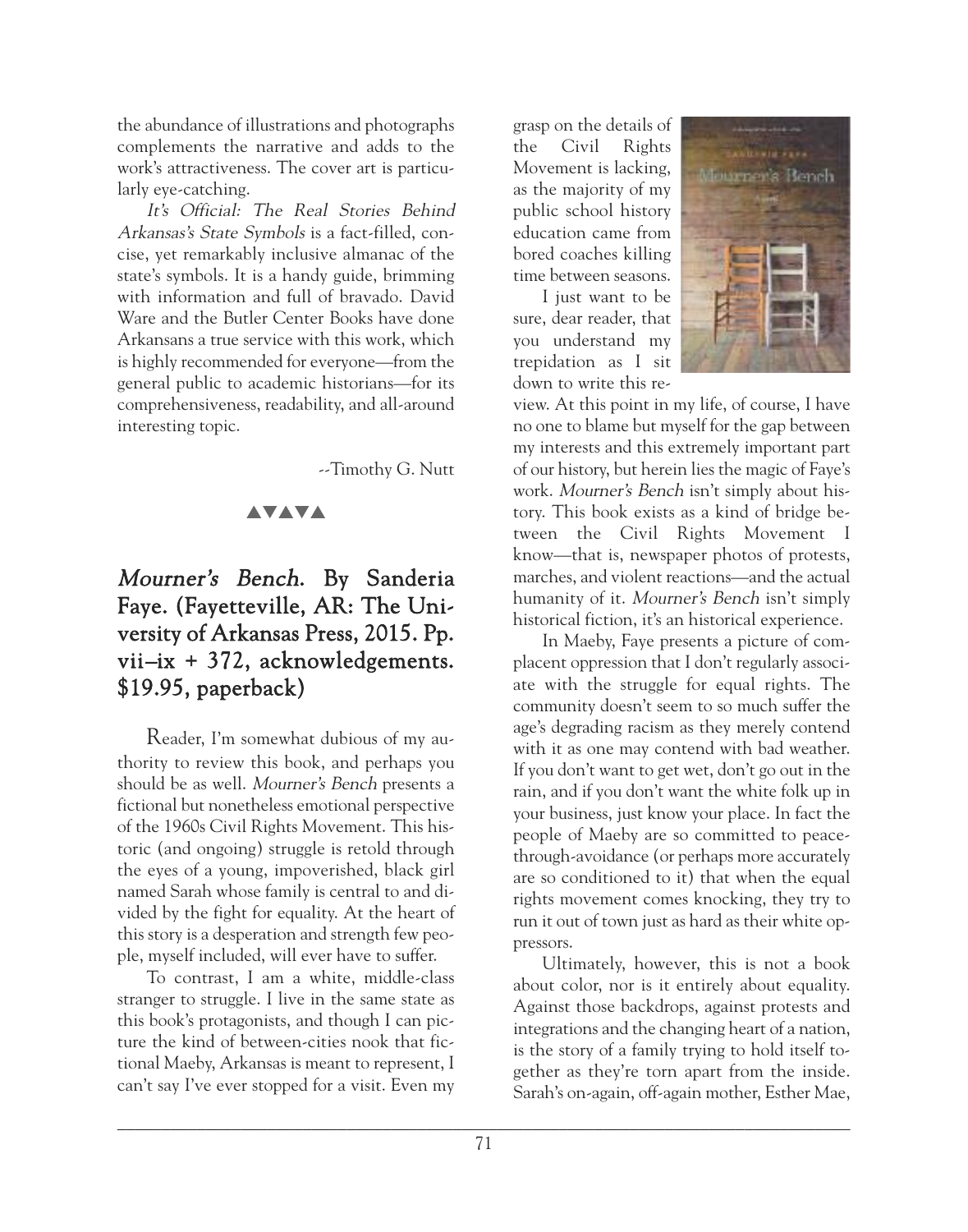is the family's black sheep (no pun intended). They live together with Sarah's grandmother, Muhdea, and great-grandmother, simply Granny.

It's Esther who, after returning home from college, introduces all of Maeby to the movement. She is accompanied by two activists from SNCC, and together they begin to erode the tense complacency her community—and her family—has maintained for generations. Muhdea and Granny, who had always been more of mothers to Sarah than Esther ever was, urge both of the girls to keep their heads down, to stay in church (or in Esther's case, to start attending again), and to quit all the rabble rousing. Sarah, for her part, is intensely focused on the church's annual Revival, and she resents the distraction her mother's antics pose to her soul's salvation. This familial contention, four generations of mother-versus-daughter, is the real conflict at the core of Mourner's Bench. The characters' agendas push and pull against each other, until the tension of inequality is revealed just as much an internal oppression as external.

Sarah's arc is one of the clearest and most satisfying progressions of character this reviewer has read. Her journey as the pragmatic daughter of a pariah and the unique voice her narration lends to the story are, without question, some of the book's greatest strengths. Mourner's Bench struggles at times, however, to carry the weight of those strengths. That same childlike voice is occasionally too spot-on. Especially in the book's early chapters, Sarah's narration seems to wander aimlessly, clumsily exploring tangential exposition exactly as one would expect a loquacious child to do in person.

This heaviness of exposition is endemic, though possibly understandably so. Faye has endeavored with this title to produce an enthralling and emotional account of early Civil Rights struggle, presumably so that readers unsaturated with the subject, such as myself, will leave not only moved but educated as well. The effort to do so, to include so much history, so many people and events, so much importance into a single plot line does leave it feeling a little stressed at the seams and occasionally burdens the pacing.

That isn't, of course, meant to discount the book altogether. Whatever Mourner's Bench may lack in pace or brevity, it more than compensates for in depth and emotion. There are incredible islands of intensity throughout the book, especially in later chapters when Sarah inevitably discovers herself in the eye of the storm.

Mourner's Bench is many things. It is a coming of age tale, and it is a family drama. It's an historical document, it's a chronicle of outrage, and it's a testament to a people's struggle. For some readers there will be revelation on these pages, but for all there is a warning. Not only the obvious—racism is bad, don't be a bigot—but a warning about complacency, about holding so steadfast to tradition, familiarity, or comfort that you impede your own freedom. In the final chapters of this book, Sarah explains to us what it's all about:

Living in the country, timing was everything, a time to plant, a time to uproot, a time to break down, a time to build up, a time to ask questions and a time to shut up and get moving. (p. 353)

Mourner's Bench is, above all, a story about the right time to shut up and get moving.

--John Abernathy

#### **AVAVA**

## Hard Toward Home. By C.D. Albin. (Winston-Salem, NC: Press 53, 2016. Pp. 139. \$14.95, paper)

In his debut story collection, Hard Toward Home, C.D. Albin explores the lives of men and women living in the fictional Ozark town of Lotten, Arkansas. It is a place of great natural beauty that engenders strong feelings of affec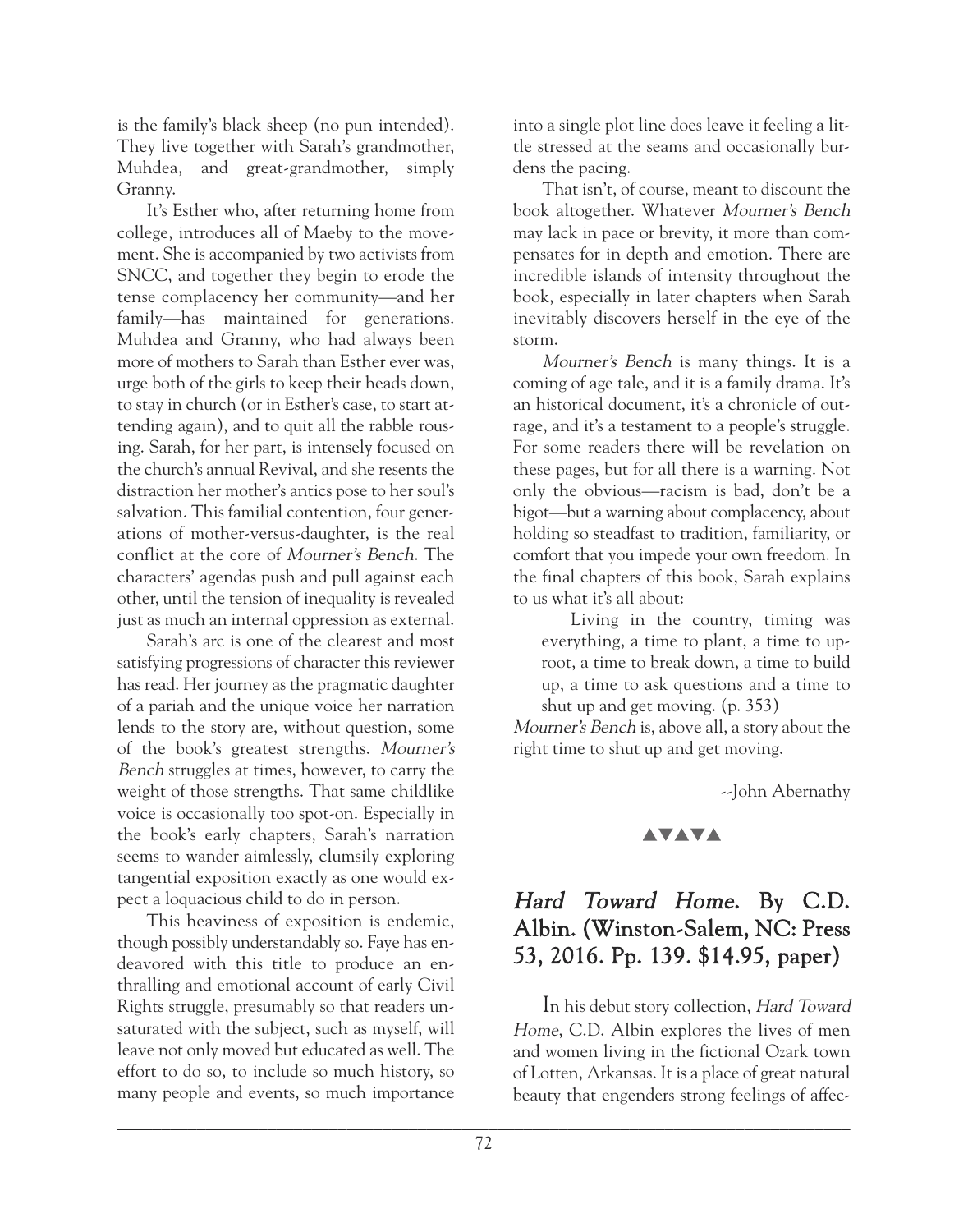tion and loyalty among its residents, but it is also one that suffers from persistent economic depression and the often troubling personal consequences that accompany such poverty a place that inspires both dreams of escape and an almost instinctive desire to return home.

Albin's stories have inevitably been compared to Daniel Woodrell, who wrote for the book, calling it a "reverent" and "clear-eyed" look at the people and the circumstances of the Ozarks. However, Albin has a lighter, subtler touch than what is often seen in Woodrell's fiction. The landscape is the same—the poverty, the undercurrent of violence, the drug use and desperation, all set against a stunning natural landscape—but Albin's stories are quieter, and there's something about their careful composition that leaves room for the reader to find their way into the lives of the characters in a truly remarkable way.

In the title story, "Hard Toward Home," Euclid (Lid) McKee is having a rough time. He's been laid off from the shoe factory where he'd worked for years and is now doing part-time manual labor he's too old for. His ex-wife, who left him to escape both their marriage and the Ozarks, has died in a house fire. And their son,



Reed, has returned to Lotten a grown man with anger management issues and a strong addiction to meth. Truly, Lid doesn't know what to do with his son who at an early moment in the story breaks into his house to steal money for his drug habit. Very quickly father and son have a

physical altercation in the kitchen:

He swung as hard as he could, but Reed hit him in the throat. Then he was on the floor gagging, his forehead pressed against the hardwood. Reed's knee ground between his shoulder blades and Lid felt a quick, hard jerk as his wallet came free . . . Reed leaned in close and said, "You're as weak as that old woman." (p. 4)

This altercation represents a new low in their relationship, but it gets worse. Reed leaves his father lying on the kitchen floor and immediately sets off down the road to rob the "old woman," Lid's former school teacher, Jessie Carrico—a woman the McKees have known all their lives and who has consistently worked to help the family, including renting a small house to Reed when no one else would. The attack Reed makes on Jessie is devastating, leaving her hospitalized with broken bones and covered in bruises. Beside himself with guilt and grief, Lid visits Jessie in the hospital. He has reached a point where he wants to turn away from his son, give him up as a lost cause, but Jessie in her forthright way pushes against this easy solution. In a moment of some intimacy, Jessie asks Lid, "What put this inside him?" (p. 6). The rest of the story works hard to answer this question by making sense of Reed's life and the role his father may have played in its current circumstances.

There are only a few ways to escape the despair that many residents of Lotten feel. Some manage to drive away and never return, but most simply cannot take this step, and so they turn to other methods of departure. For Reed in "Hard Toward Home" it's meth. For James Gann in "The End of Easy Breathing" the method of escape had been alcohol, but in more recent times, it's infidelity. James's wife, Lila, is suffering from what he calls "spells"—most likely some form of dementia or Alzheimer's. She moves in and out of mental clarity and must be attended constantly in case she should wander away and into danger. It's something that's happened before. Once, she went out the front door, down the drive, across the road, and into a creek from which she had to be rescued. Now as the story opens, Lila wanders into traffic outside the local bank. There is a minor accident, but soon the whole of Lotten knows about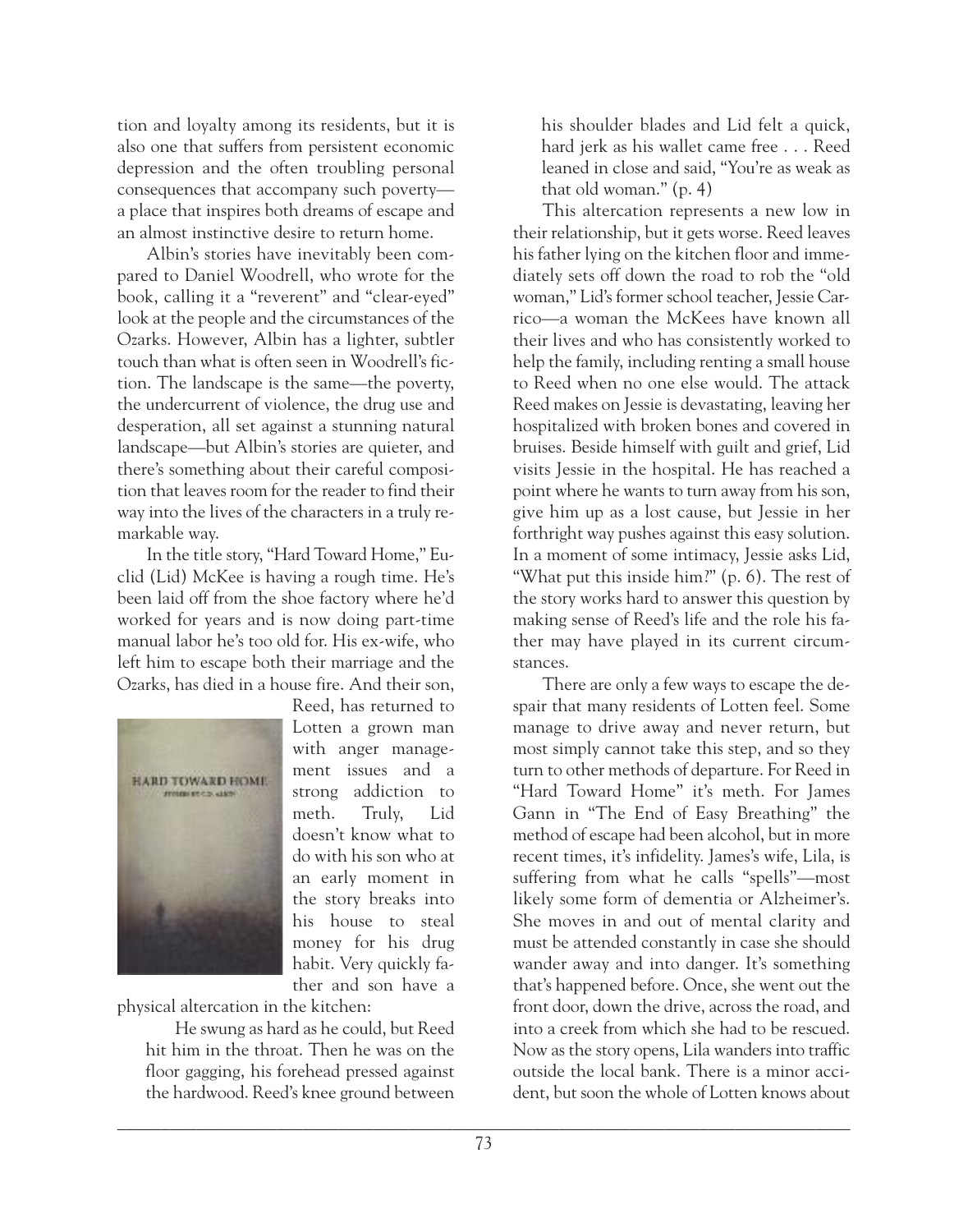it. James thinks, "Too often some deep current of restlessness was at work in her, and she would wait for the moment when he became weary or inattentive. Then she would flee" (p. 46). It is against the prospect of this never ending responsibility that James had conducted his affair.

The situation is complicated by the attitude of their daughter, Jodi, who believes—with some cause—that taking care of Lila is more than James can handle. Not only is such care difficult and exhausting in and of itself, but also James is particularly unfit. He has a long history of poor decision-making and, having recently discovered her father's affair, Jodi doubts his commitment to their family. It is a moment of great tension in the story, one in which James is faced with a set of possible choices. It is no surprise that he makes the wrong one.

What makes the stories in Hard Toward Home so special is the way that Albin reveals his characters' ambivalence. In every one of the ten stories in this collection, not only do the characters suffer from a kind of double-mind, a state of tension about how to handle the forces acting upon their lives, but so too does the reader feel pulled in two directions: simultaneously repulsed by the often vulgar dramas playing out on the page and rooting for the characters to find some kind of equanimity, a state of grace. Writing that makes us feel with such complexity deserves all the praise we might bestow.

--Jeffrey Condran

## **AVAVA**

# ARK. By Ed Madden. (Little Rock, AR: Sibling Rivalry Press, 2016. Pp. 71, notes, acknowledgements. \$14.95, paperback)

Madden's collection opens with, "Ark," a brief poem which describes a Christmas deco- $\mathcal{L} = \{ \mathcal{L} = \{ \mathcal{L} = \{ \mathcal{L} = \{ \mathcal{L} = \{ \mathcal{L} = \{ \mathcal{L} = \{ \mathcal{L} = \{ \mathcal{L} = \{ \mathcal{L} = \{ \mathcal{L} = \{ \mathcal{L} = \{ \mathcal{L} = \{ \mathcal{L} = \{ \mathcal{L} = \{ \mathcal{L} = \{ \mathcal{L} = \{ \mathcal{L} = \{ \mathcal{L} = \{ \mathcal{L} = \{ \mathcal{L} = \{ \mathcal{L} = \{ \mathcal{L} = \{ \mathcal{L} = \{ \mathcal{$ 

ration from the author's childhood, "The small box is filled with little beasts," (p. 9) the narrator states. It's a living room tableau, with a tree and a family. The description of the scene is clean, from the boat with its "zoo of twos" (p. 9) to the narrator's father sleeping in a recliner. The idyllic scene belies the struggles of Madden's later life and also serves as a place from which to draw solace. This childhood memory is a kind of "ark" for Madden, a safe place to go to escape the travails of the world.

Water is a recurring theme in the book, as would be expected. Madden grew up on a rice farm in the Arkansas Delta, so water looms large in his psyche. "Flood" describes the devastation of a natural disaster in beautiful language:

To the south, the ditch is out, the field awash with brown water, white in morning light, the horizon

a furred ridge of dark green trees

that traces the turn of drowned banks . . . (p. 14)

In addition to the immediate danger of flooding, the narrator explains that they "have to drive out // to pick up the hospice nurse  $\dots$ " (p. 14). He doesn't explain who the nurse is for, but in other poems, he mentions his father's illness, so we can assume the nurse is for Madden's father. Madden subtly makes the tension of the poems real without lapsing into melodrama. His descriptions of the landscape, a neighboring house with "its dooryard garden now // clumps

of damp jonquils bloomed out / and brown, a sodden lot of weeds and grass, tickstitched with vetch" (p. 14) And, " . . . a flourish/of blackbirds swerving along the road's washed-out shoulder (p. 14). It's overwhelming. Finally the narrator re-



ARK **ED MADDES**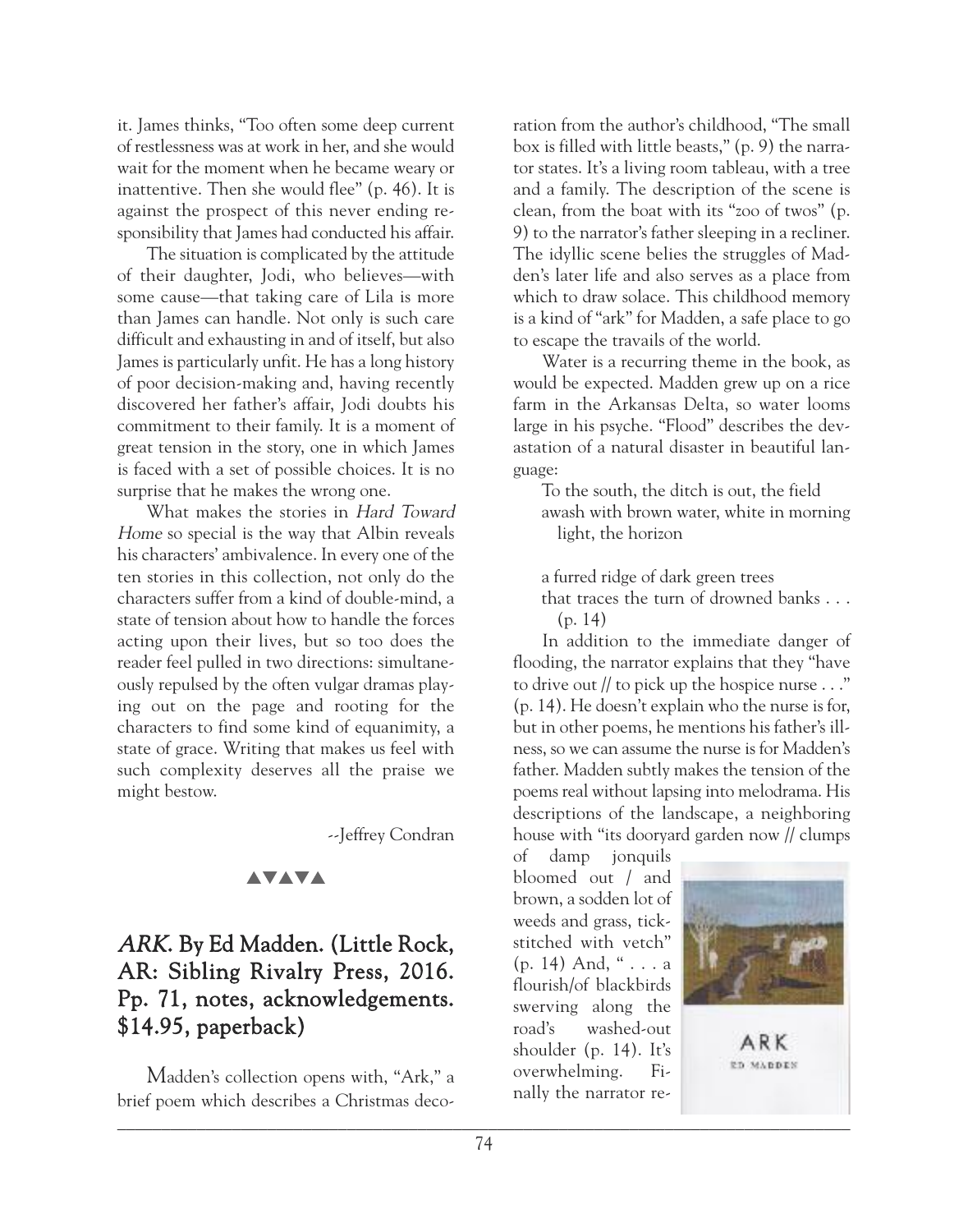turns and parks, ". . . in the backyard, we can hear / the dove that lives there, above us in the pines, asking, // who—of who who who?" (p. 15). The confusion and fear projected onto the bird is the narrator's own.

Many of these poems deal with Madden's father's illness. "My Father as Fantastic Voyage (1966)" is an inventive take on healing: He lies in the hospital bed like Jan Benes, and we know the crew / has to get in and fix him. So much depends on this." (p. 30). "How to Life Him" is a meditation on the work of caring for the dying. In straightforward language, the narrator describes the dos and don'ts of helping his father—dying of cancer—go outside for a cigarette:

Don't pick him up by the pits, which seems easiest. You risk

broken bones, bruised skin. Instead, once he's eased up, sits,

shoulders hunched, feet slung over the edge lean down for the hug (p. 33)

The scene is intimate, simple. Seemingly minor details resonate as the narrator rolls his father's wheelchair out onto the porch: "Make sure he's in the sun. / Stand silent by, he won't talk much, // though the lonely cat will, / rubbing its back against the wheels" (34). In "Spinoza Was Wrong about Sadness," Madden describes the unsettling realization that our understanding of the past can change when he learns that his father had invented a mechanical fruit harvester. "I don't know what he lost, // just that it was stolen from  $\lim$ ," (71) the narrator states. And later, he laments the limitations of memory:

Rather than language enriching us, it rebuilds the gravel road,

the ditch, the empty fields, a chest filled with correspondences,

sometimes the anthropological gaze. I imagine the machine's fingers

grooming the trees. (p. 71)

Madden's collection ends with a handful of poems about love—for his husband and for the beauty of nature. They are also poems of grieving. One of the most powerful of these is "Light." It begins with a description of dogs eating something in a field. It's a scene the narrator sees as he passes, mostly in his rearview. It seems like a little thing, maybe even an unappealing thing, but at the same time, he sees something profound:

The field is not empty: it is full

of light. The dogs eat what they find. I can barely see them in the rearview mirror.

The sun spreads its cold and careless light across the sky, the fields, the lonely road. (p. 77)

It's a bleak scene but a beautiful one. This is the power of Madden's poetry, to capture a landscape others might well overlook—the landscape of the Delta—and to reveal its beauty and grace.

--CL Bledsoe

## **AVAVA**

# The Wheel of Light. By Hope Coulter. (Baltimore, MD: Brickhouse Books, 2015. Pp. 84, acknowledgments, notes. \$10, paper)

About ten years ago, when I was editing the now-defunct Arkansas Literary Forum, I received a pleasant surprise by way of a submission from Hope Coulter. The surprise was that she submitted poems. I had only known of her as a fiction writer, so it caught me a bit off guard. Fortunately, they were good poems, and now that her first collection of poems has come out after all these years, I am able to witness her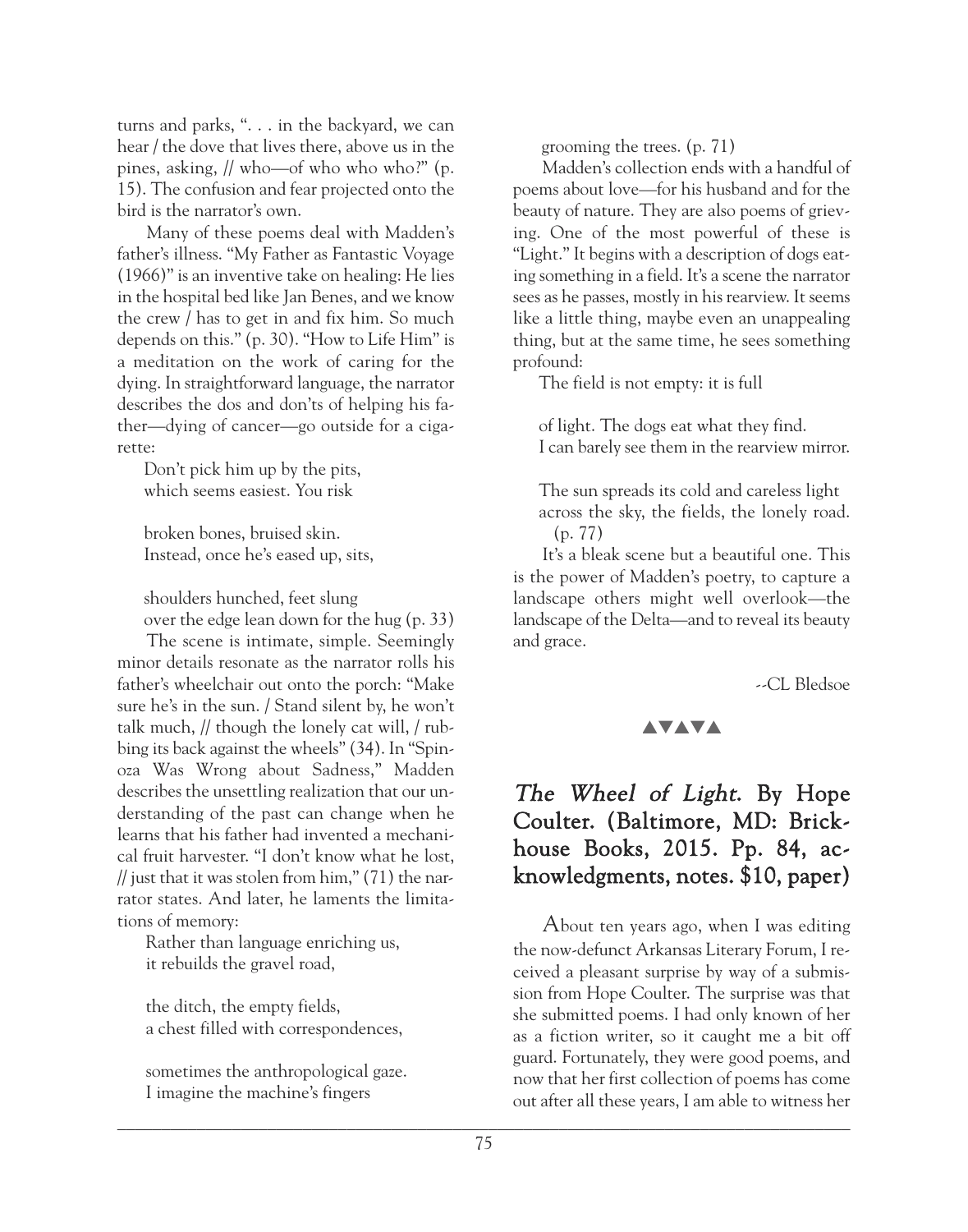growth as a poet, and it is considerable.

The Wheel of Light opens with one of the longest poems, "Artist, Morning," a meditation on the state of mind of a painter both distracted and inspired by the immediate world around her.

Under the artist's hand, her fingers bunched around the brush,

extends the first tendril of a line. (p. 19) But there is the smell of coffee wafting

through the air, a dog with needs, stories about an ancient Anglo-Saxon poet-monk jangling



within the brain, and the sunny hills of Sonoma beckoning. Ultimately, they feed the art: ". . . admitting them, one by one, into my consciousness might heighten mine . . ." (p. 23). Coulter attempts to clarify the messy path all artists take to produce any given work, while es-

tablishing a meditative pace for the rest of the collection.

Clearly, Coulter grasps the lyrical nuances of poetry (evident in her prose). Although the collection is primarily free verse, she occasionally indulges in the joy of prosody, as in "Beach Song":

The thing you fear is not what does you in; we worried over sharks, not hurricanes.

The unexpected gets you in the end.

The monsters of the deep loomed large back then,

- and we missed other dangers, signs less plain.
- The thing you fear is not what does you in. (p. 39)

It is a fine approximation of form, something between sestina and pantoum in the overall effect. Coulter's greatest strength, however, might arrive from her novelist instincts: she knows how to tell a story, and so even within her most lyrical poems, the narrative qualities are evident. Any Arkansawyer will appreciate her story of the days when Travelers Field was dismantled, a tree-planting grandfather, or her parents bird-watching while a large cottonmouth slithers by. Just another day in Arkansas. "Restless at Innisfree" is another fine prosodicdriven poem, and a decent tribute to the long shadow of Yeats.

Coulter also has her experimental side: "Breath" works within the tradition of William Carlos Williams, as the poem fractures the page in an attempt to replicate the staccato rhythms of a loved one dying in the same hospital of the poet's birth. In a number of ways, it is among the finest poems in the entire book. The form brings the reader into the moment, the narrative quietly delivers an emotional gut-punch, and much of the language is positively beautiful: "Your trees ate light . . . Dreading some awful symmetry" (p. 44).

The best side of Coulter is displayed through her personas. "The Astronomer Leads a Field Trip" is a perfect case in point. It is a four-act poem leading the reader though a dark and beautiful night. And this is where the poet's sense of narration truly forms the lyric. An astronomy professor takes his students out into the night, trying to understand them as any scientific observer might:

For the young it's romantic. They like the cover of night; it masks the shy, invites talk;

they believe in the beauty you have to go

out of your way for. Having seen so many Disney star showers they crave the real, cold thing. (p. 53)

It is an appreciation of youth in an era when so many academics fall back into nostalgia to condemn the current state of academia. The speaker comprehends the growth in motion that occurs in early adulthood without judgment. The university is as real as any other world. In the end, however, the professor re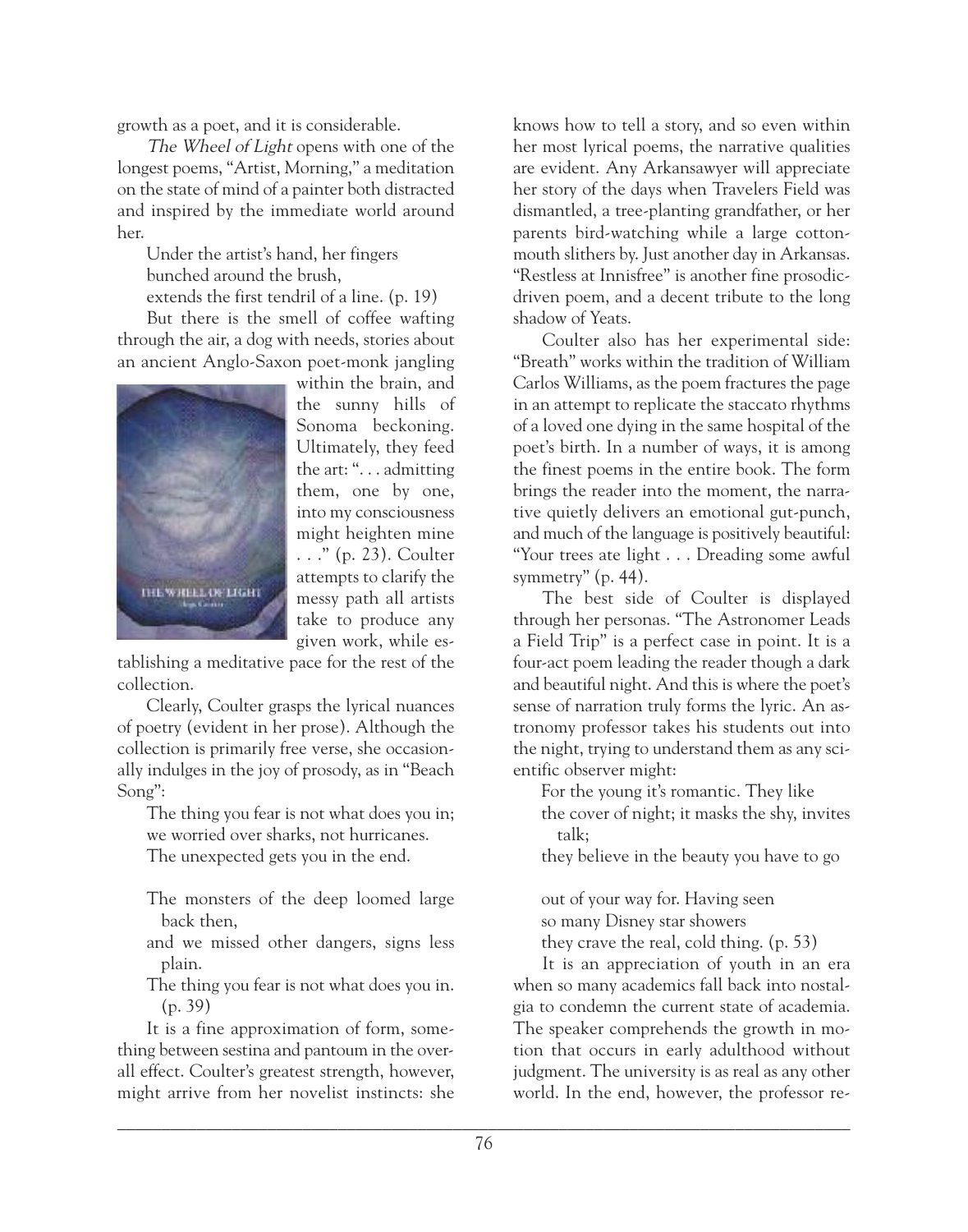turns from the infinite stars to the insular world of his wife's cancer, to the gloss of a morphine drip.

In our bedroom my wife moans when I kiss her, but oh, not for the reason she once did! So I sit and smooth her sparse hair

and hold her dead-lizard hand and try not to think  $\dots$  (p. 55)

The Wheel of Light is a deep, well-wrought collection of poems over a decade in the making. Arkansas poets (Terry Wright, Angie Macri, Sandy Longhorn, etc.) have put out a number of fine volumes in the past couple of years, and Hope Coulter belongs on that shelf.

--Marck L. Beggs

#### **AVAVA**

# True Faith, True Light: The Devotional Art of Ed Stilley. By Kelly Mulholland. (Fayetteville: University of Arkansas Press, 2015. Pp. xxiii + 189, introduction, photographs, diagrams, \$37.95, cloth)

Kelly Mulholland's study of the art of Ed Stilley, a musical instrument maker from the northwest Arkansas Ozarks, is an important contribution to the body of knowledge treating vernacular expressive culture not only in the United States but more generally. Historians as well as ethnographers will benefit from the clear, thorough presentation of the techniques used by Stilley in the creation of the guitars, fiddles, mandolins, and banjos he has produced in his workshop at Hogscald Holler near Eureka Springs, Arkansas. Mulholland has also shown how Stilley's creations have emerged from his spiritually based world view and how they have contributed to a sense of community among both those to whom he has given his creations and people who have examined the instruments he has produced at museum exhibitions.

Mulholland carefully takes the reader of True Faith, True Light: The Devotional Art of Ed Stilley through the manufacturing process. He describes the tools and equipment which the artist uses to transform raw materials, which often consist of wood not especially suited to the production of musical instruments, into the guitars which comprise the majority of this work. (Stilley has also produced a few fiddles, mandolins, and banjos.) He shows how Stilley has compensated for the wood he has used by incorporating household items such as door springs into his creations to increase resonance, reverberation, and other musical qualities in what might otherwise be musically unpromising products. Stilley has often allowed the nature

of the wood pieces he uses to suggest the distinctive forms taken by his creations, and Mulholland presents many examples of how this has occurred. The presentation is easily accessible to readers unfamiliar with the technicalities of instrument-



making and woodworking in general.

When technical matters must be addressed, Mulholland ensures that they are clearly explained. His presentation of Stilley's process finds reinforcement in the excellent photographs that appear in the volume, most of them taken by Kirk Lanier. These show completed instruments and detail that illustrates how Stilley has solved some of the issues generated by his raw material. An especially innovative feature of the presentation is a set of x-ray photographs of several of Stilley's creations. These allow the reader to view how springs, pot lids, saw blades,